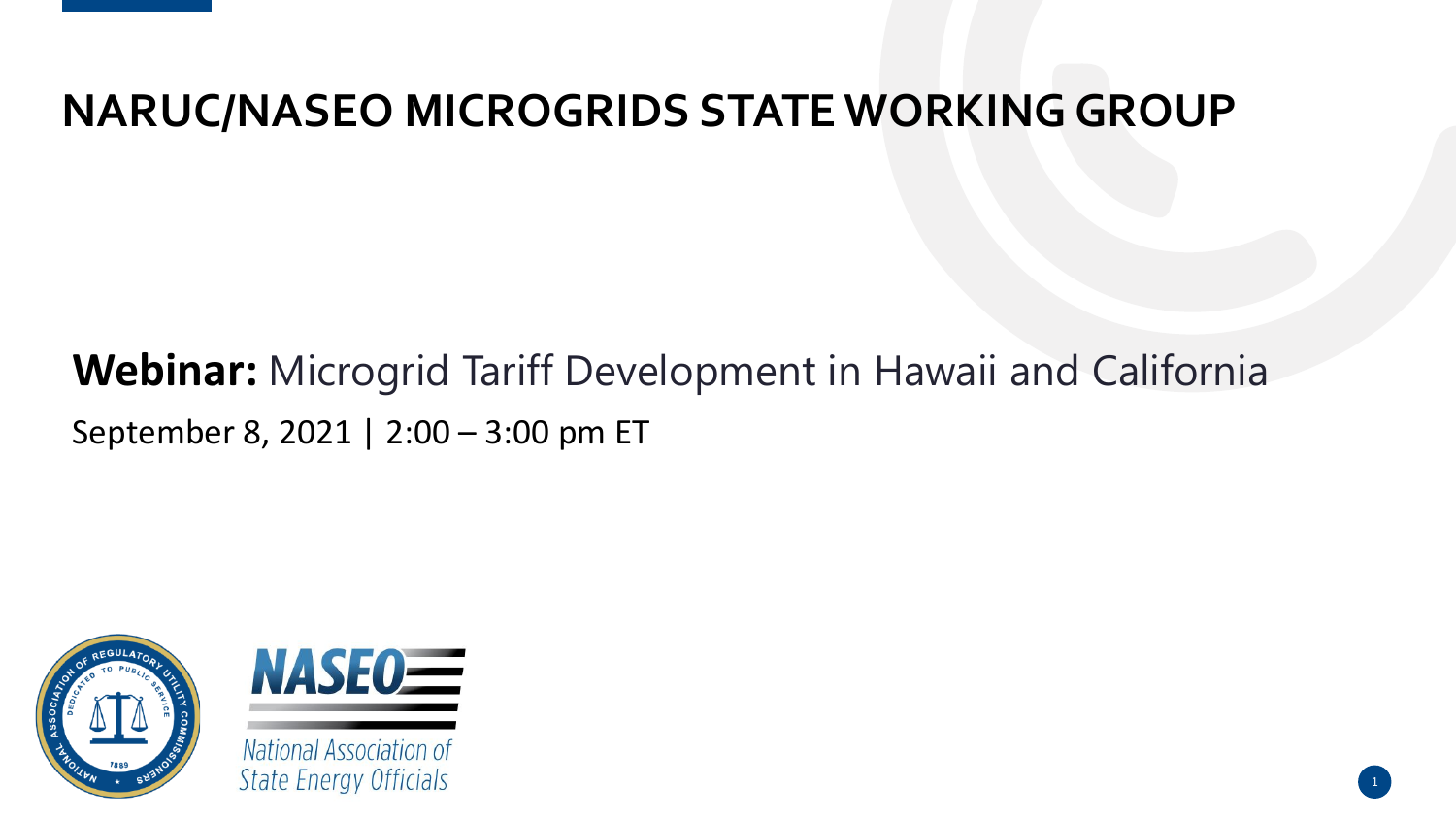### **QUESTIONS**

To submit questions

- 1. Type a question into the Q&A box (preferred)
- 2. Type a question into the chat box

**NASE0=** 

National Association of

**State Energy Officials** 

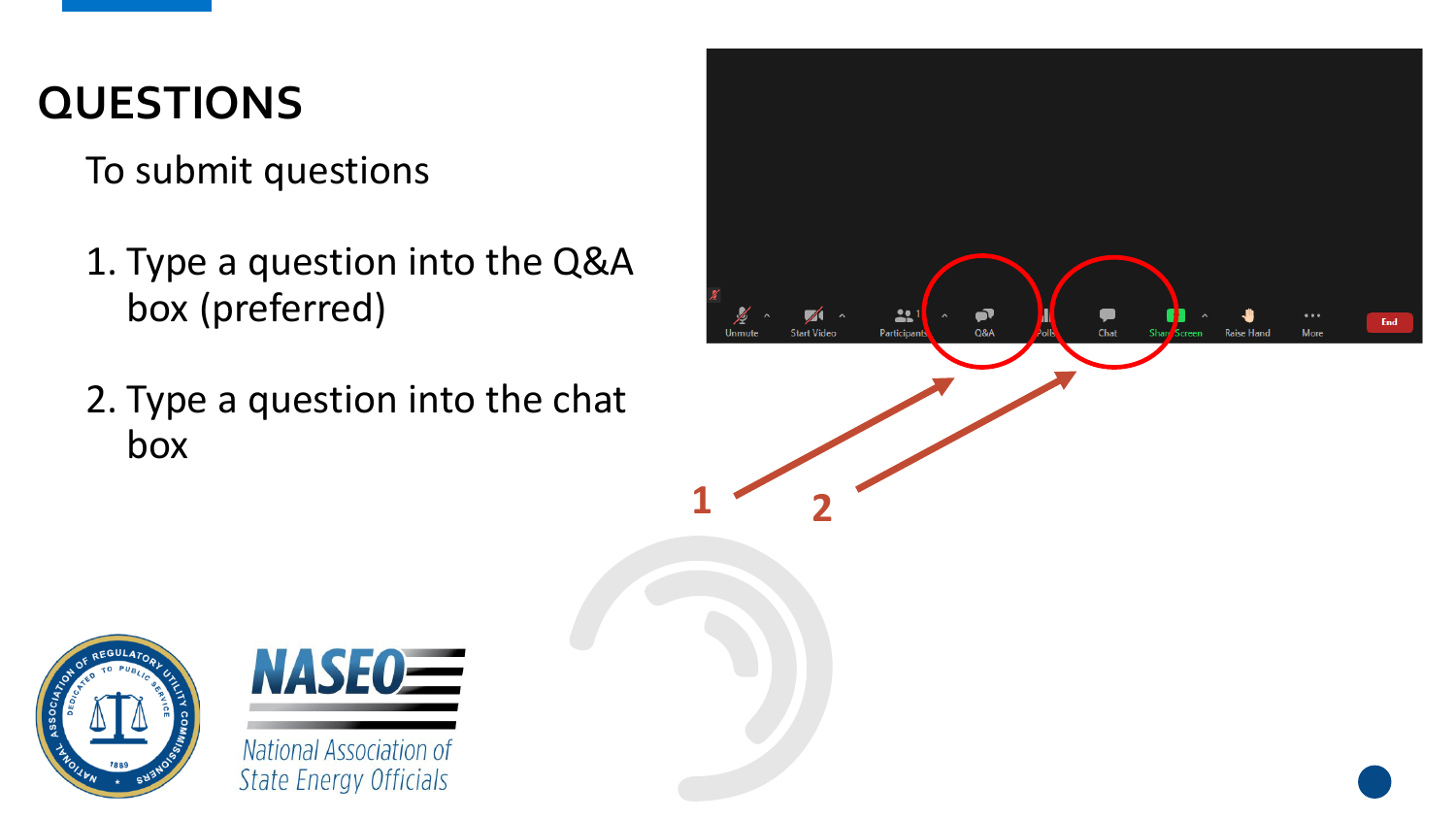### **AGENDA**

- Welcome and Introductions
	- Moderator: **Alex Fisher**, Policy Analyst, District of Columbia Department of Energy and Environment
- Speakers
	- **Andrew Okabe,** Utility Analyst, Hawaii Public Utilities Commission
	- **Jessica Tse,** Senior Analyst, Resiliency and Microgrids, California Public Utilities Commission
- Q&A





National Association of **State Energy Officials**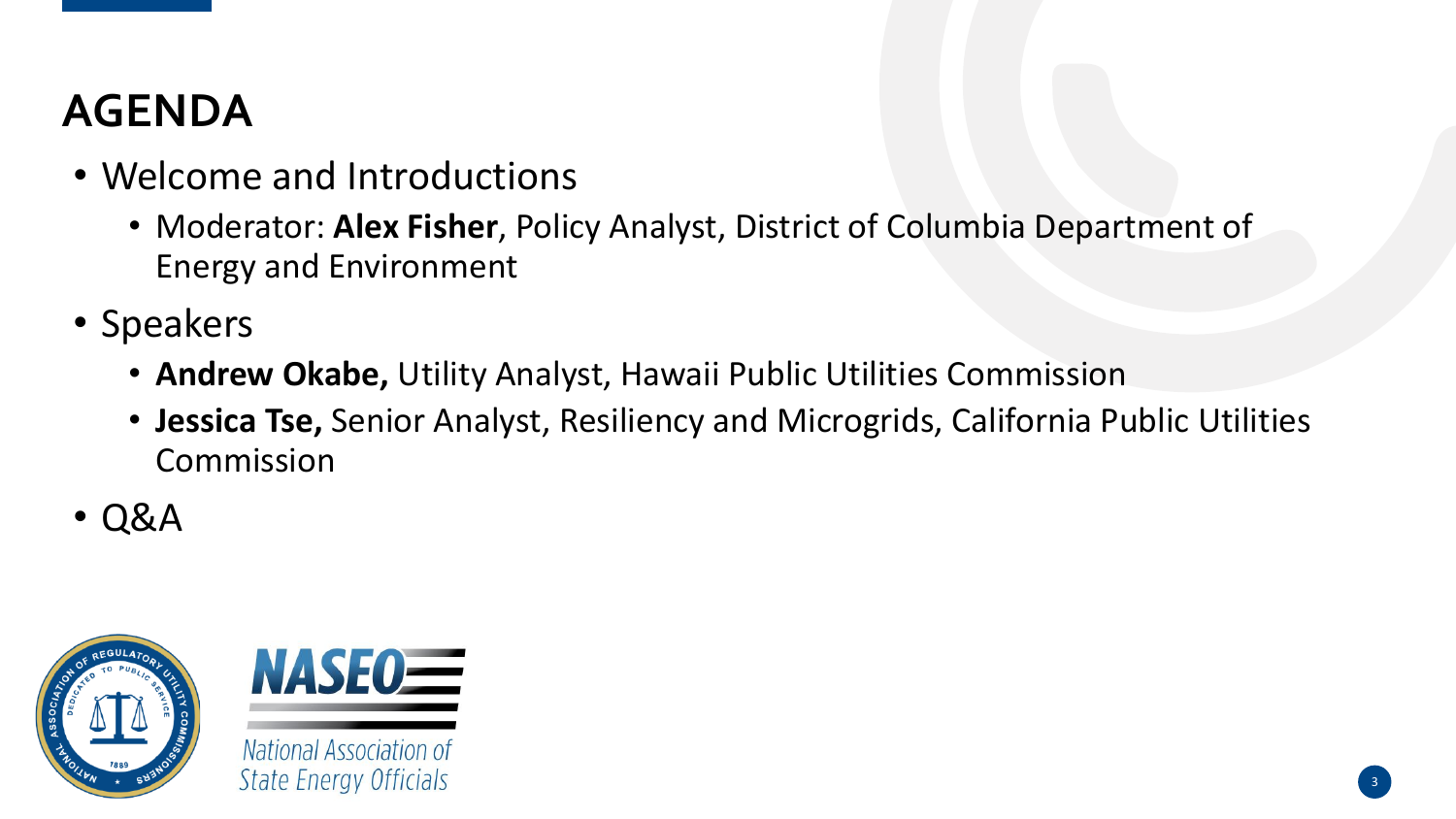# Hawaii Public Utilities Commission Review of Microgrid Services Tariff

September 8, 2021

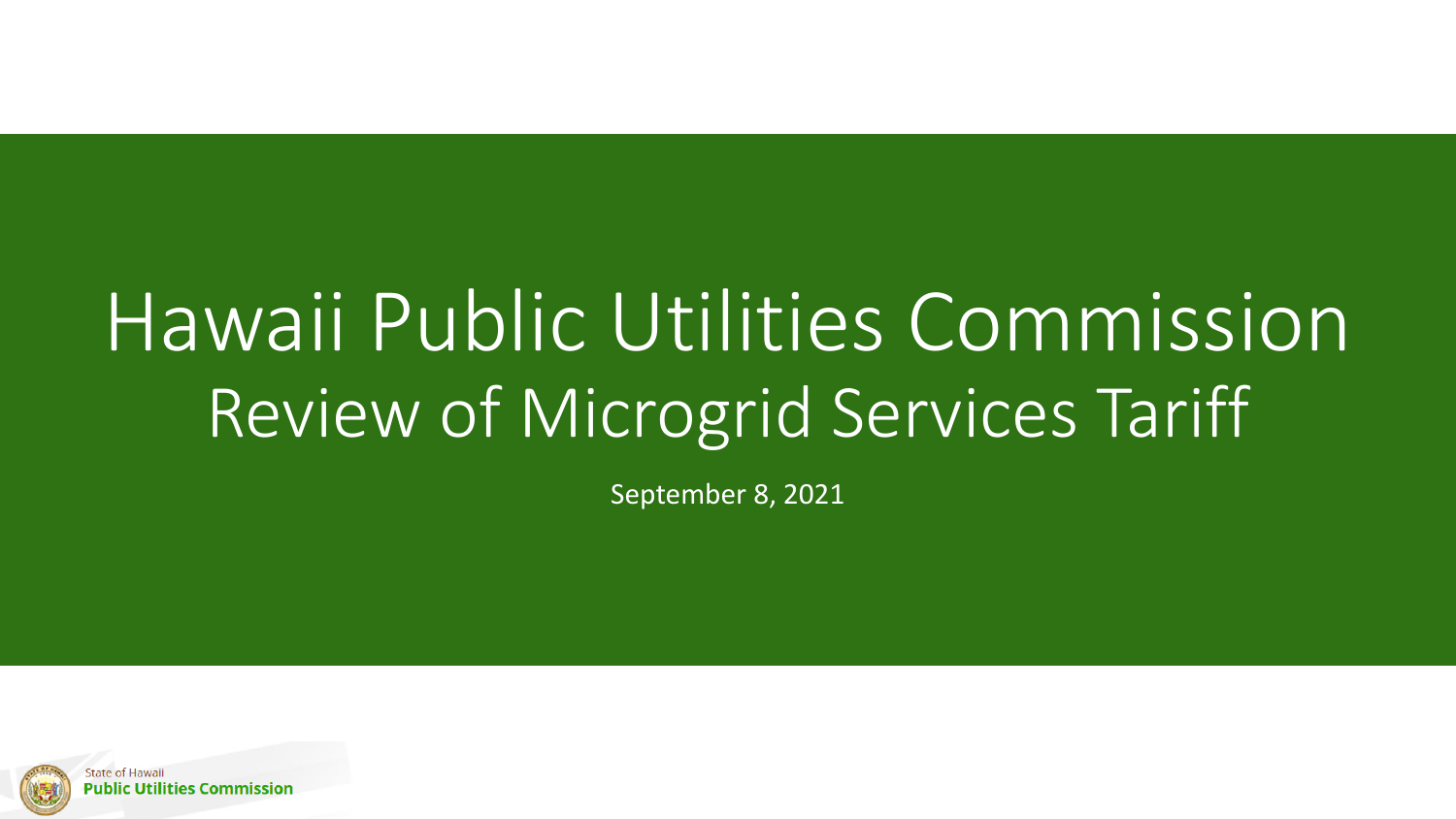# Agenda

- •Overview
- •Development of Microgrid Services Tariff
- Customer and Hybrid Microgrids: Differences and **Objectives**
- Highlights of the Microgrid Services Tariff
- Next Steps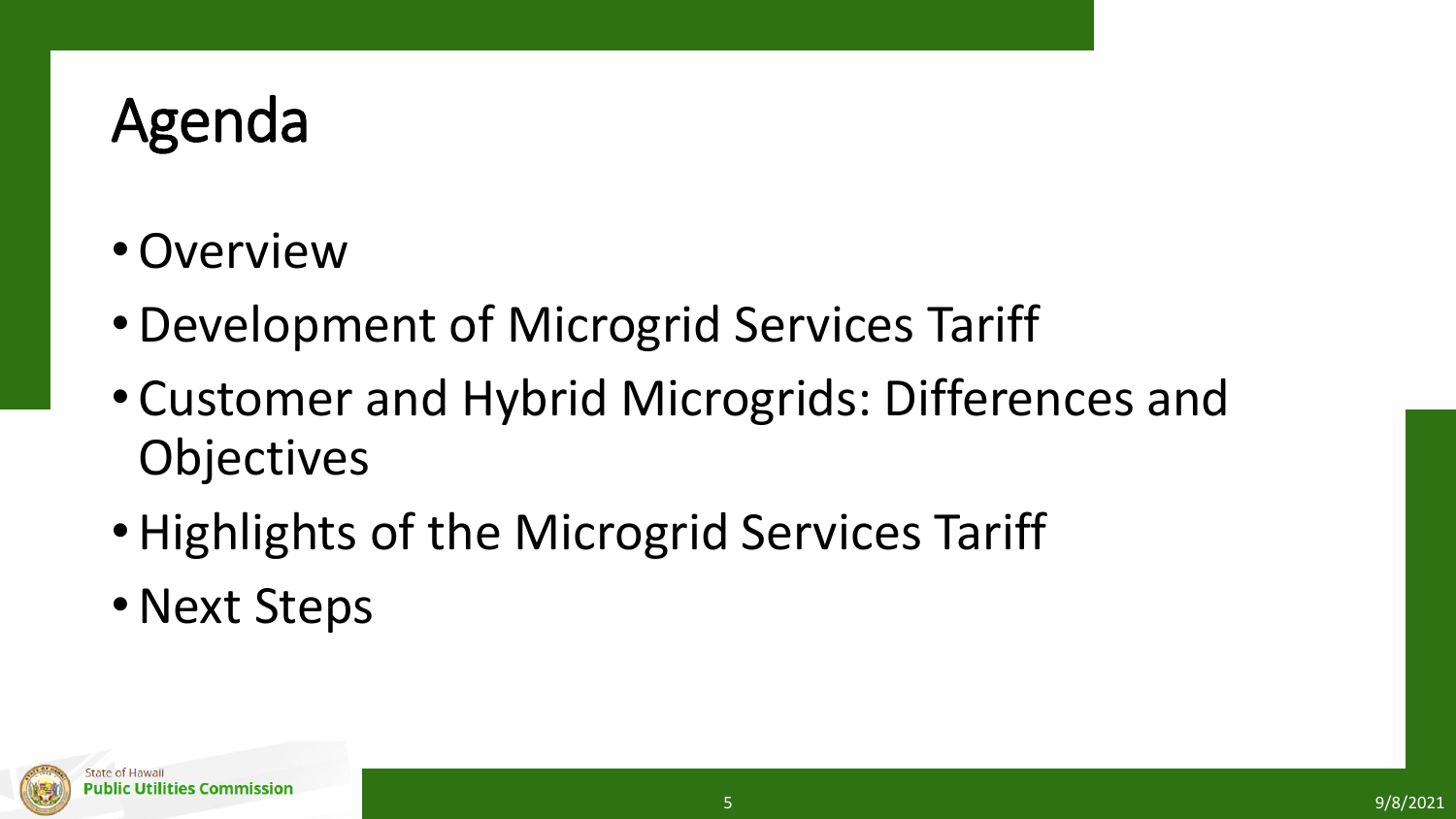# Overview of the Microgrids Services Tariff Investigation

- Docket No. 2018-0163 Microgrid Services Tariff Investigation, opened on July 10, 2018 to meet Act 200 (SLH 2018), codified under HRS § 269-46.
- Phase 1 resulted in Hawaiian Electric Rule No. 30, approved May 17, 2021
	- Approximately 3 years, 15 Working Group Meetings, 6 Technical and Status Conferences, and 99 filings over 2,762 pages.
	- Resulted in a Microgrid Services Tariff filed with the HPUC by Hawaiian Electric.
	- Contemplates two types of Microgrids delineated by distribution wires ownership, Customer and Hybrid.
- Phase 2 currently in planning stages
	- Continued development of the Microgrid Services Tariff.
	- Additional support for other business cases.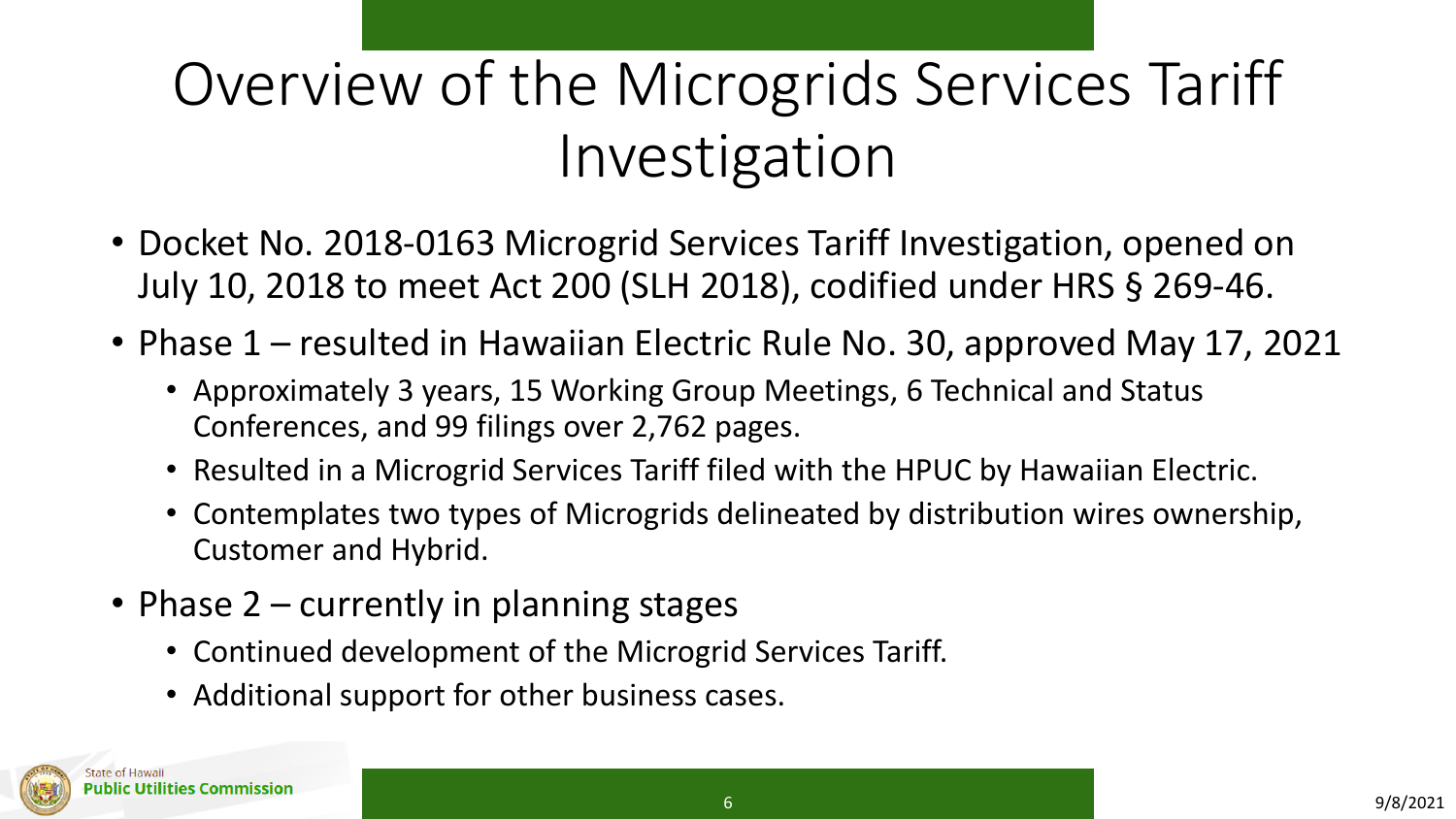# Development of the Microgrid Services Tariff

Orders, Briefs, Working Groups, Technical Conferences

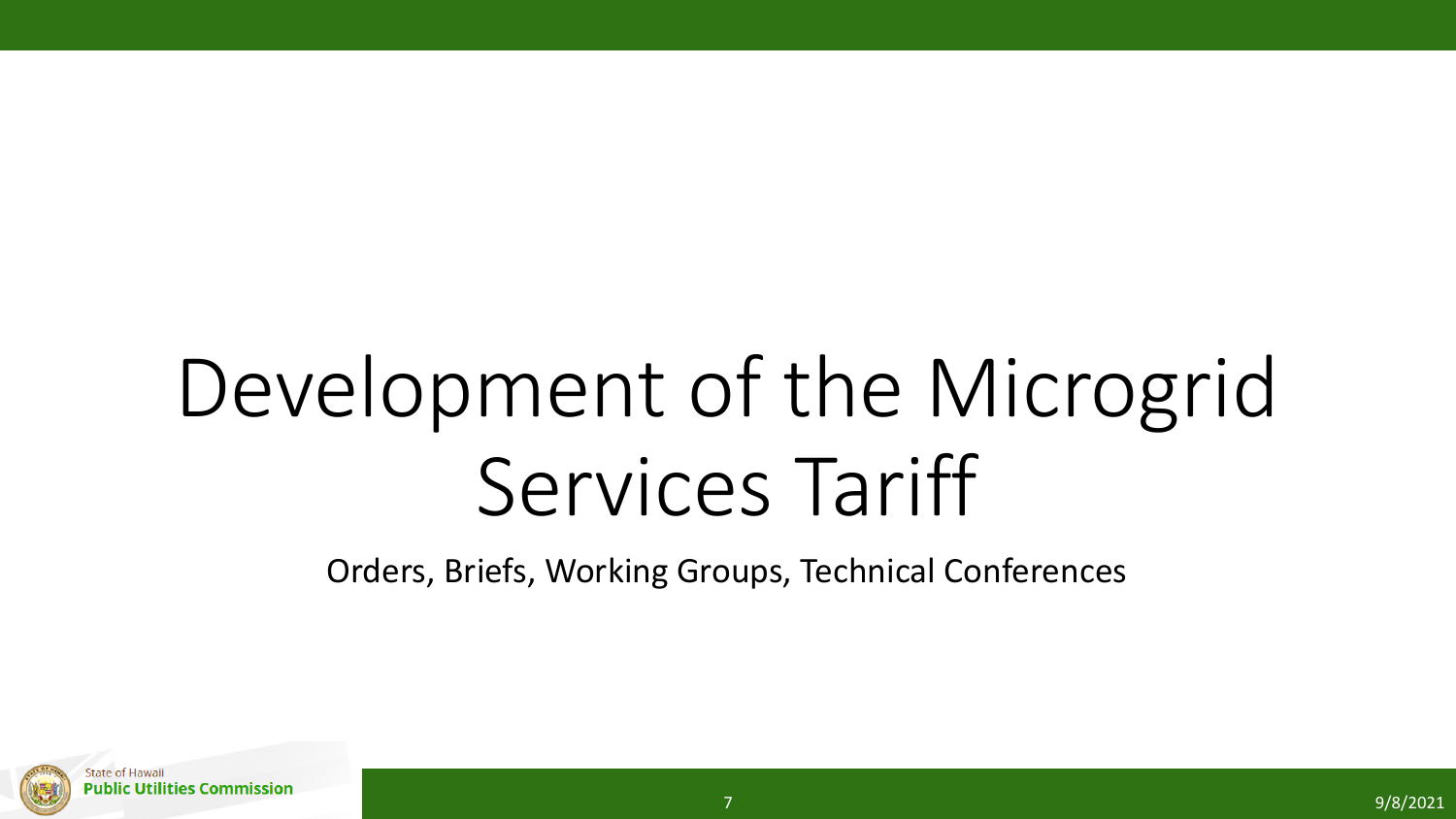# Start of Proceeding / Initial Working Groups

- Act 200 SLH 2018 / GM No. 1309 / HB2110 HD2 SD2 signed into law (Jul 10, 2018)
- Order No. 35566 opened Docket No. 2018-0163 (Jul 10, 2018), Order No. 35884 granted motions to intervene and other dates (Nov 21, 2018)
- Technical Conference hosted by HPUC (Jan 9, 2019)
- Order No. 36106 added guidance (Jan 22, 2019)
- Party Briefs / Reply (Feb 8, 2019 / Mar 11, 2019)
- Order No. 36481 resolution priority with Market Facilitation Working Group / Interconnection Standards Working Group (Aug 20, 2019)
- Order No. 36514 procedural schedule (Sep 12, 2019)
- Technical Conference hosted by HPUC (Sep 19, 2019)
- Working Group Meetings (Oct 3 Nov 5, 2019)
- Technical Conference hosted by HPUC (Nov 14, 2019)
- Working Group Meetings (Nov 21 Dec 3, 2019)
- Status Conference hosted by HPUC (Jan 9, 2020)
- Letter Commission Guidance (Jan 16, 2020)
- Working Group Meetings (Jan 17 Feb 11, 2019)
- Working Group Report (Feb 14, 2020)
- Technical Conference hosted by HPUC (Feb 27, 2020)
- Hawaiian Electric Draft Tariff (Mar 30, 2020)
- Parties' Comments to Draft Tariff (Apr 27, 2020)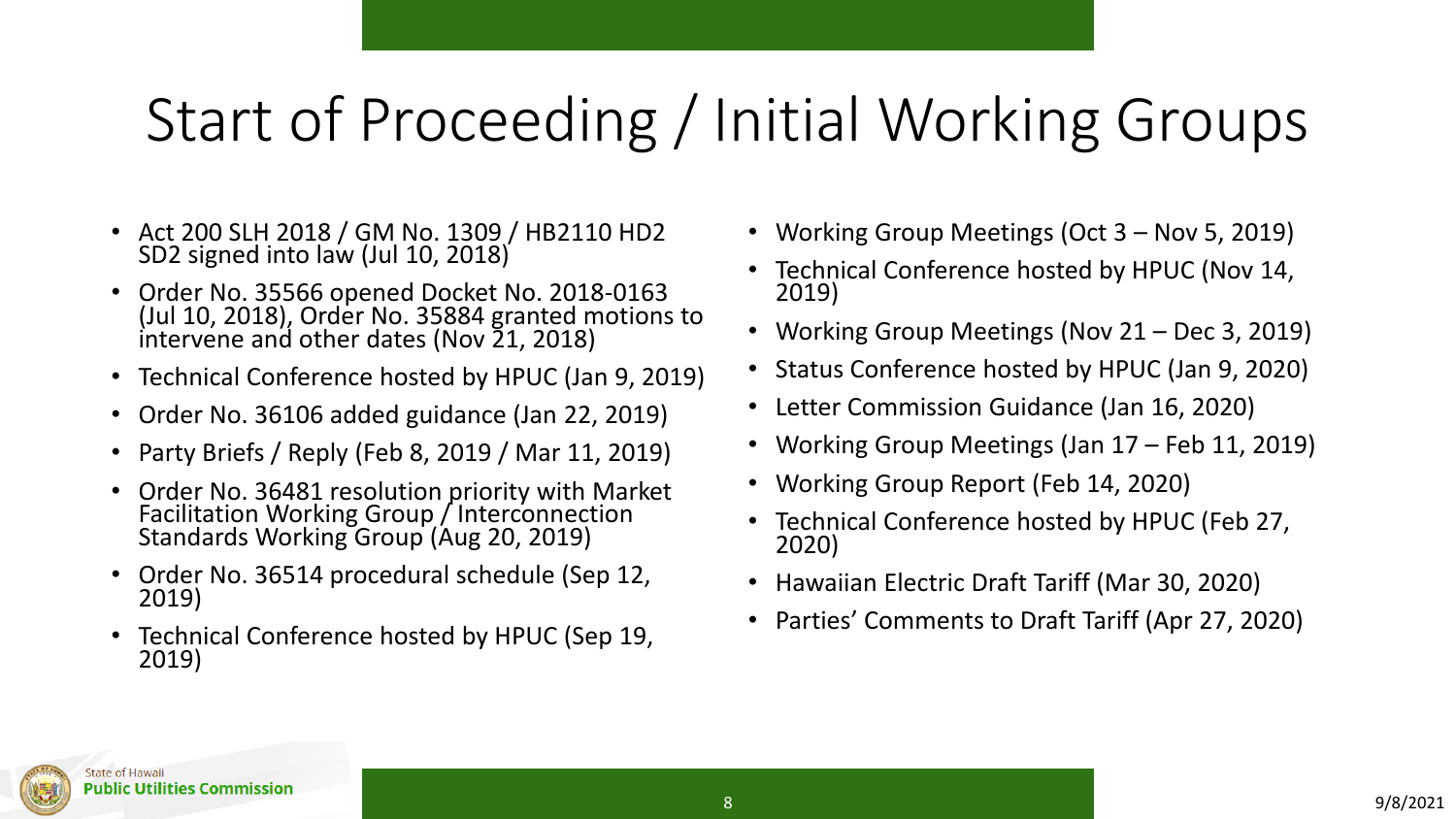# Finalization of the Microgrid Services Tariff

- Letter Commission Guidance and redlines (Nov 27, 2020)
- Technical Conference hosted by HPUC (Nov 30, 2020)
- Letter Commission Guidance reconvene working group (Dec 10, 2020)
- Filings on areas of consensus (Feb 1, 2021)
- Parties' filings on areas of disagreement (Feb 10, 2021)
- Parties' comments on disagreement and revisions (Feb 17, 2021)
- Order No. 37786 on Phase 1 ordering that the Tariff be made available with modifications (May 17, 2021)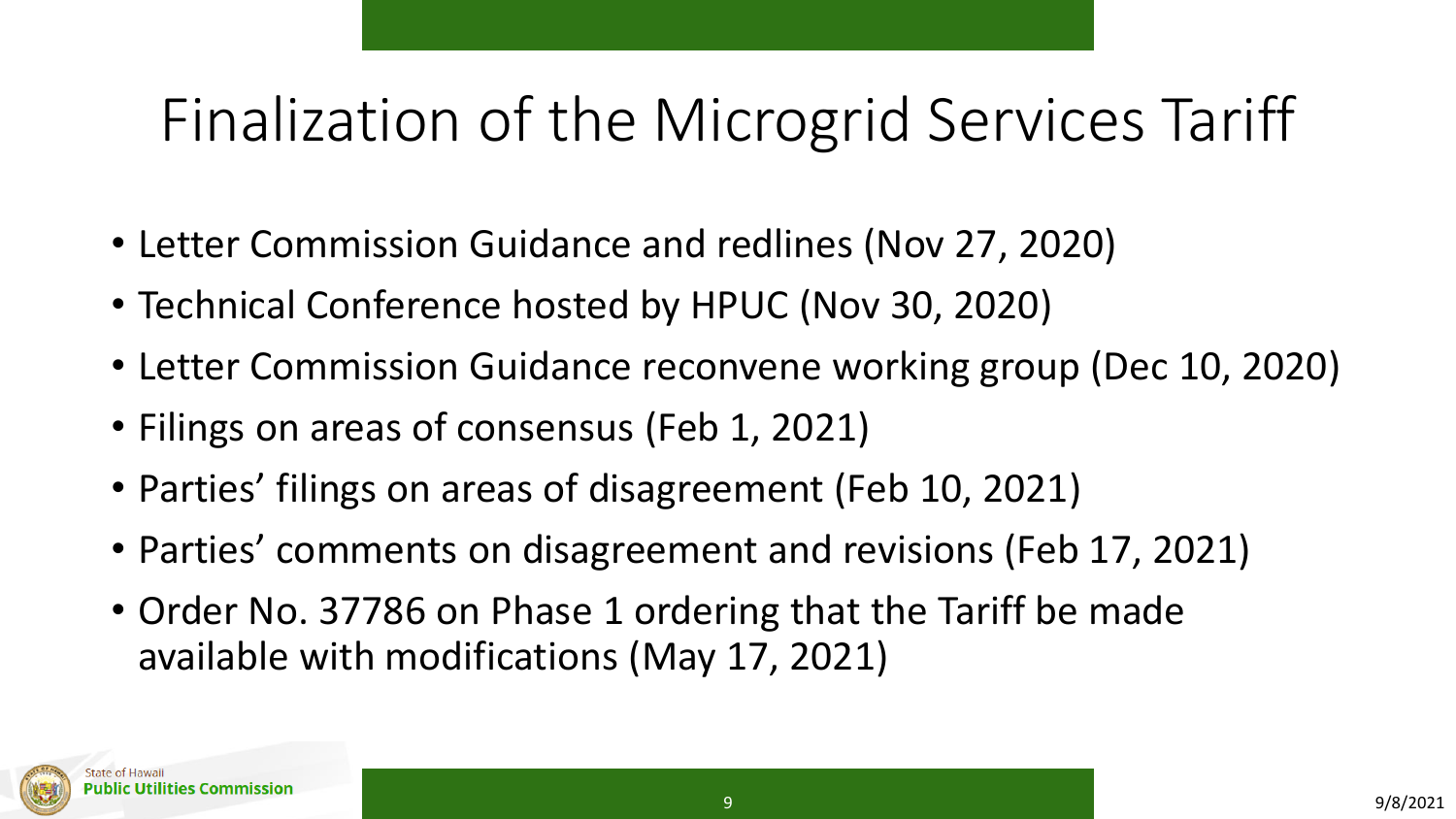# Objectives of Customer and Hybrid Microgrids in the Microgrid Services Tariff

3<sup>rd</sup> party procured distribution grid vs Utility provided distribution grid

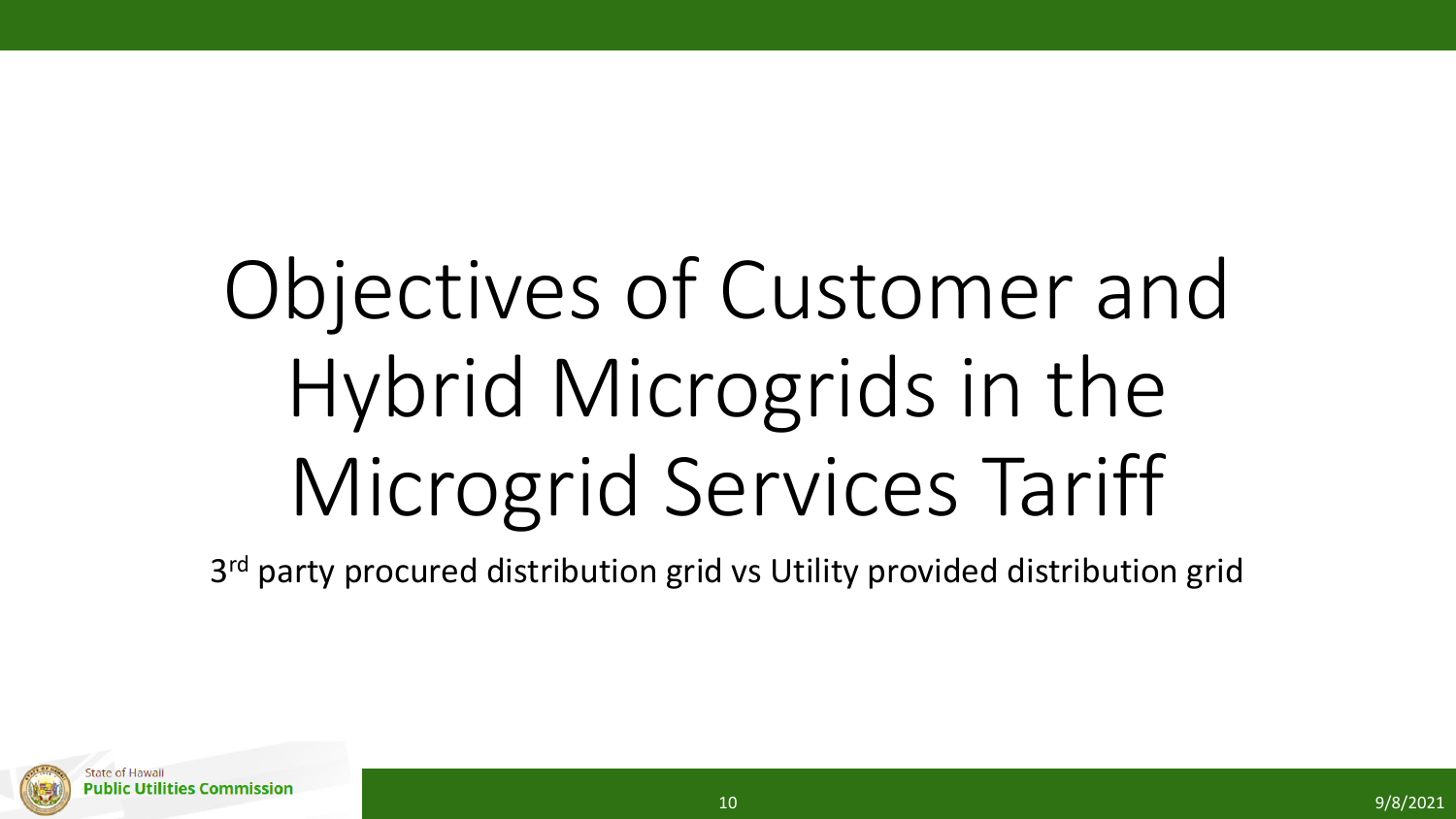# Differences Between Customer and Hybrid **Microgrids**

#### **Customer Microgrid**

- 3<sup>rd</sup> party or Customers build behind the meter infrastructure to allow for distribution network of the microgrid.
- No limit on size, but technical and economic constraints with distance and number of participants.

#### **Hybrid Microgrid**

- Utility wires utilized as the Microgrid's distribution network.
- Limited to 5MW Oahu / 1MW Hawaii Island and Maui / 0.5MW Lanai and Molokai per project.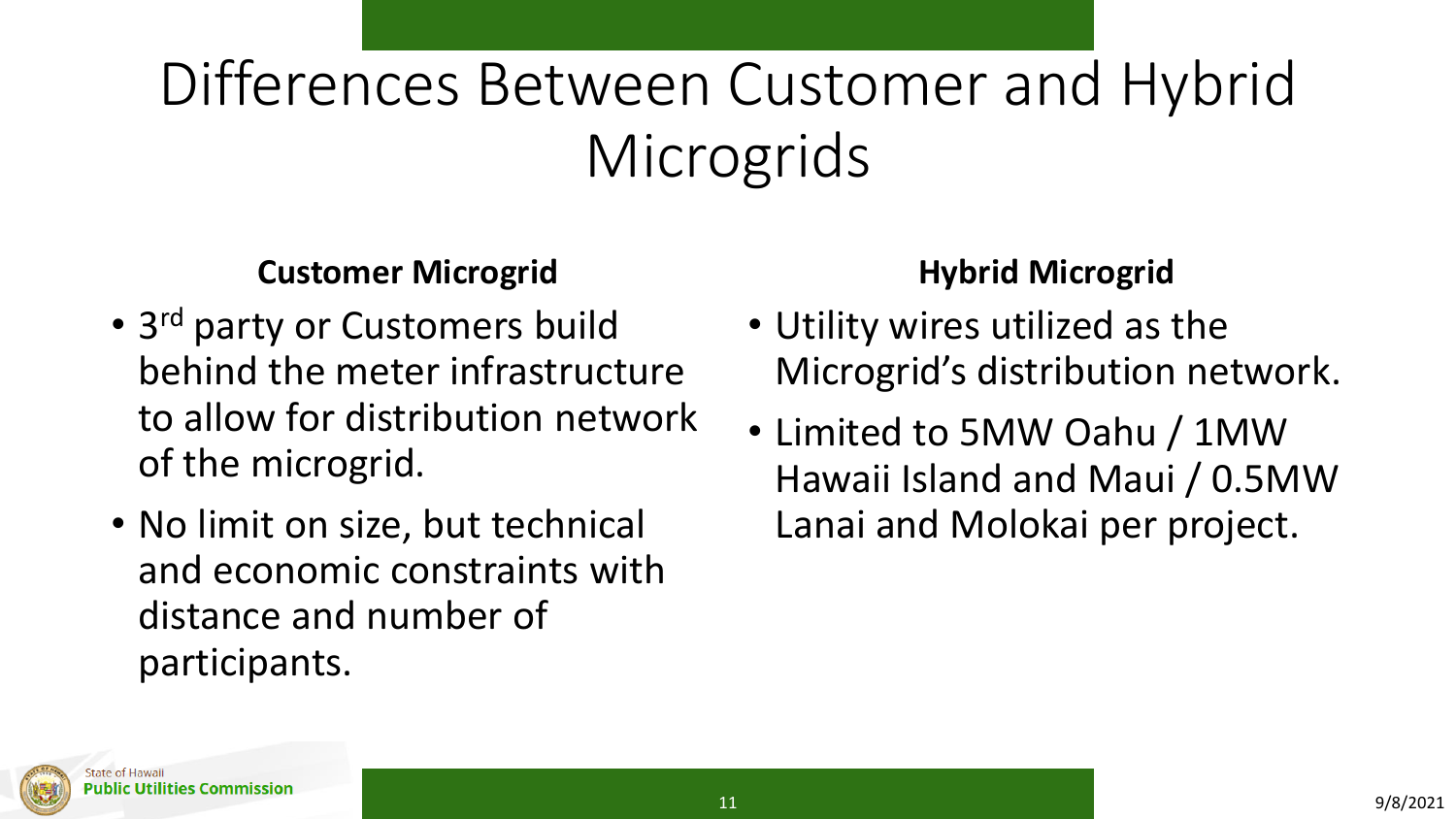# Objectives for Customer Microgrids

- Customer Microgrids have already been deployed in Hawaii, but largely limited to single customers or groups of affiliated customers.
- Providing a way for Microgrid Developers to be formally allowed to physically aggregate multiple customers behind each customer's PCC is an enhancement on the pre-tariff approach to Customer Microgrids.
- Participation by un-affiliated customers, such as a residential neighborhood, is enabled.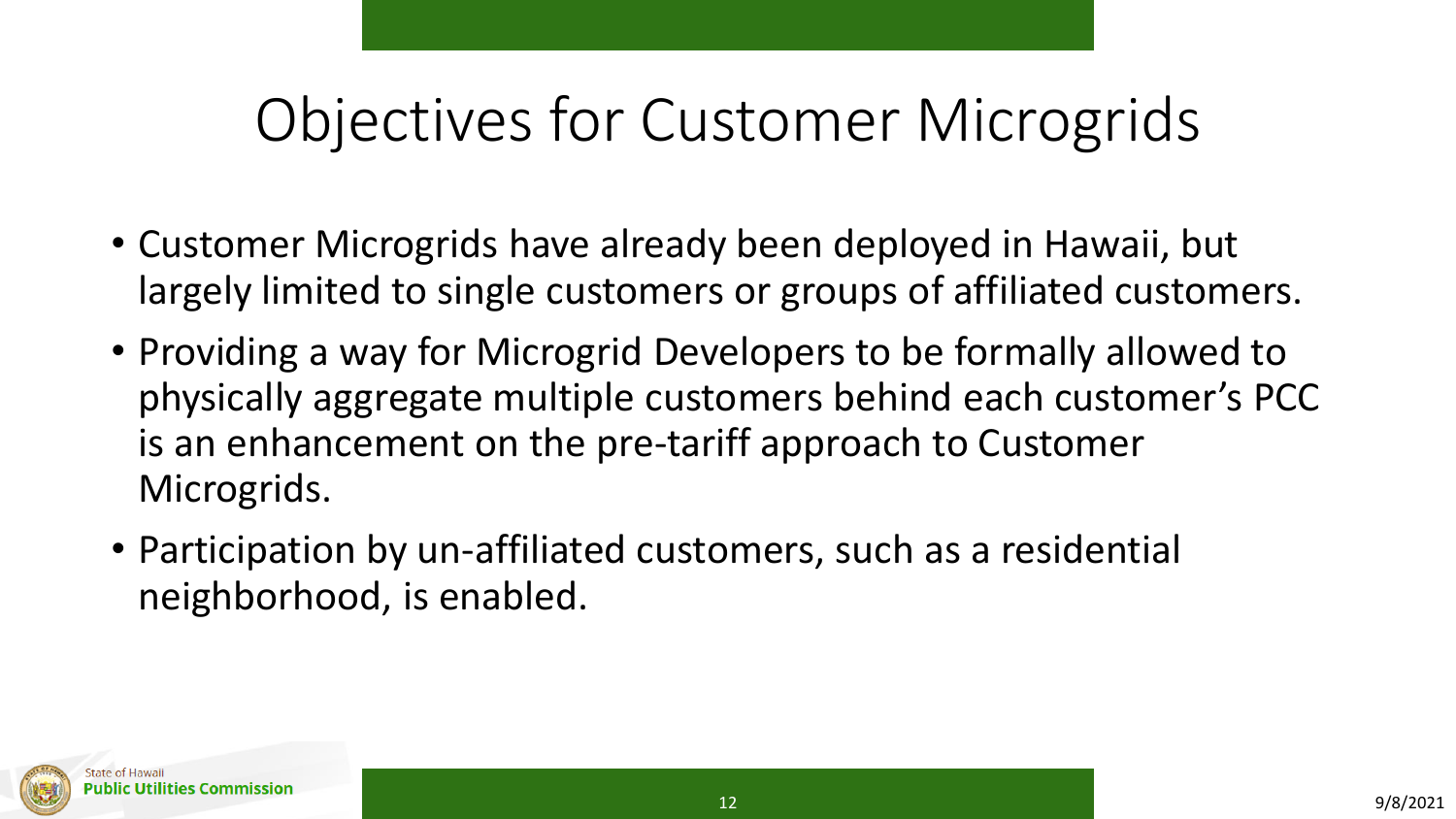# Objectives for Hybrid Microgrids

- Missing from Microgrid deployment in Hawaii are Microgrids that utilize distribution grid infrastructure without a one-off negotiation with the Electric Utility.
- The name Hybrid was an allusion to the nature of having multiple different owners of various grid side and demand side infrastructure being included in a microgrid rather than just Customer sited / sided infrastructure.
- By leveraging the Electric Utility distribution grid infrastructure, costs to deploy Hybrid Microgrids should be lower.
- By making a formal tariff process, contract negotiation as a barrier to entry can be reduced.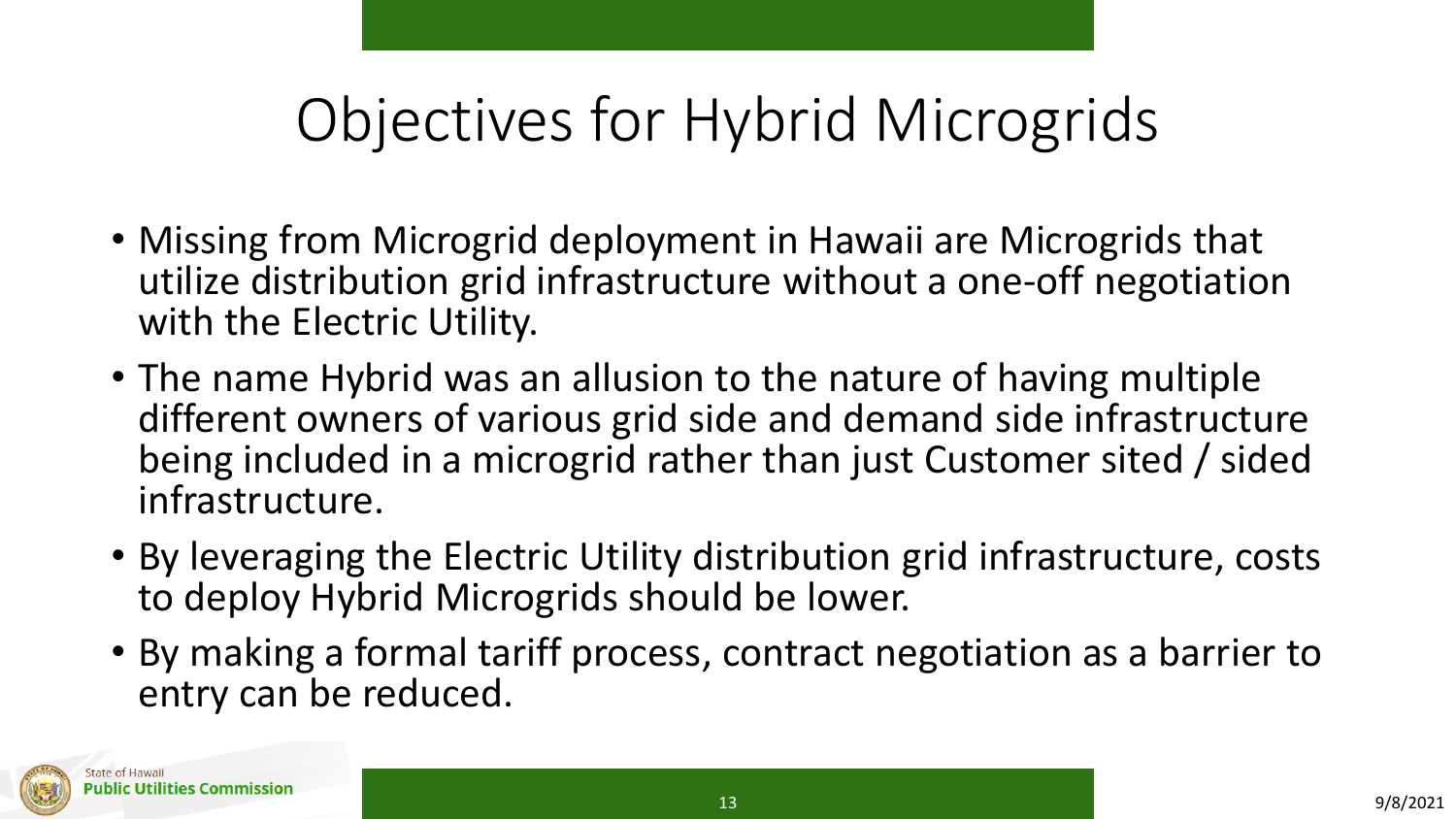# Highlights of the Microgrid Services Tariff

Customer / Hybrid Microgrid Tariff, Disclosure Checklist, Participant Bill of Rights Hybrid Microgrid Agreement

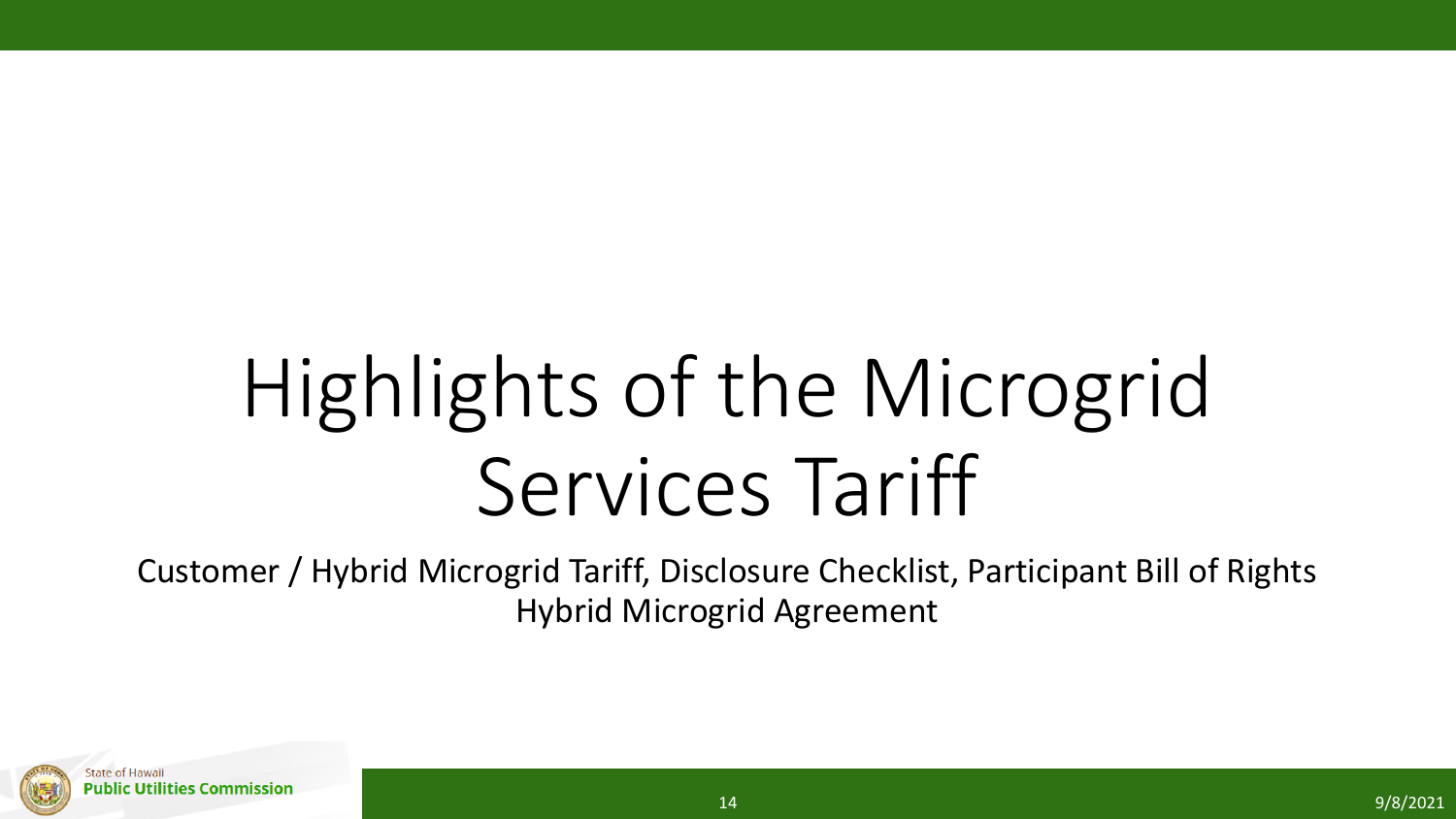# Tariff Highlights

#### **Features Common to all Microgrids**

- Applications served on first come first served basis
- Existing DER/DR programs will remain with any export credits intact in grid connected mode
- Optional feasibility study offered to take up to 120 days
- Disclosure checklist is required, and bill of rights provided to participants
- Scheduled and unscheduled operation allowed, no specific requirement for Standby Charges
- No Microgrid Operator Fees

#### **Features Specific to Customer Microgrids**

- 3rd party /customer build behind the meter infrastructure
- No limit on size per project, No agreement forms needed

#### **Features Specific to Hybrid Microgrids**

- Participants retain Utility billing and export credits while islanded
- Non-Programmatic / PPA generation support are provided CGS+ credit payments while islanded
- 10-year term, extendable upon agreement between Utility and Microgrid Operator
- Commercial General Liability Insurance of at least \$5M
- Utility wires utilized as part of the Microgrid's distribution network
- Limited to 5MW Oahu / 1MW Hawaii Island and Maui / 0.5MW Lanai and Molokai per project
- Agreement forms needed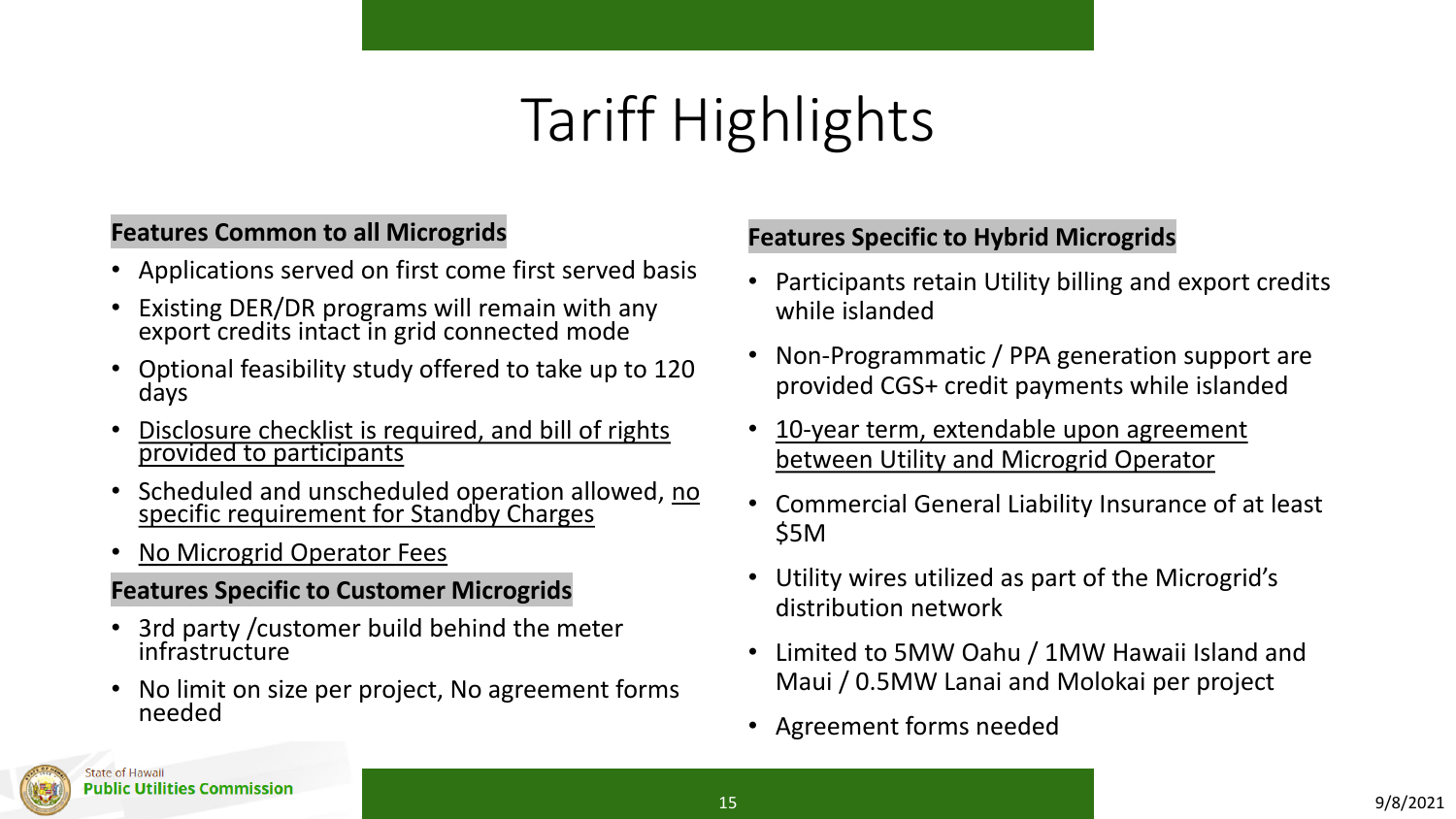Hybrid Disclosure Checklist / Microgrid Participant Bill of Rights Highlights

Disclosure Checklist

- Basic information about the Hybrid Microgrid
- Line-Item sign-off for disclosure of each item by Developer or **Operator**

### Microgrid Participant Bill of Rights

• 2-page (one sided) bill of rights with contact information to various Hawaii State offices and agencies

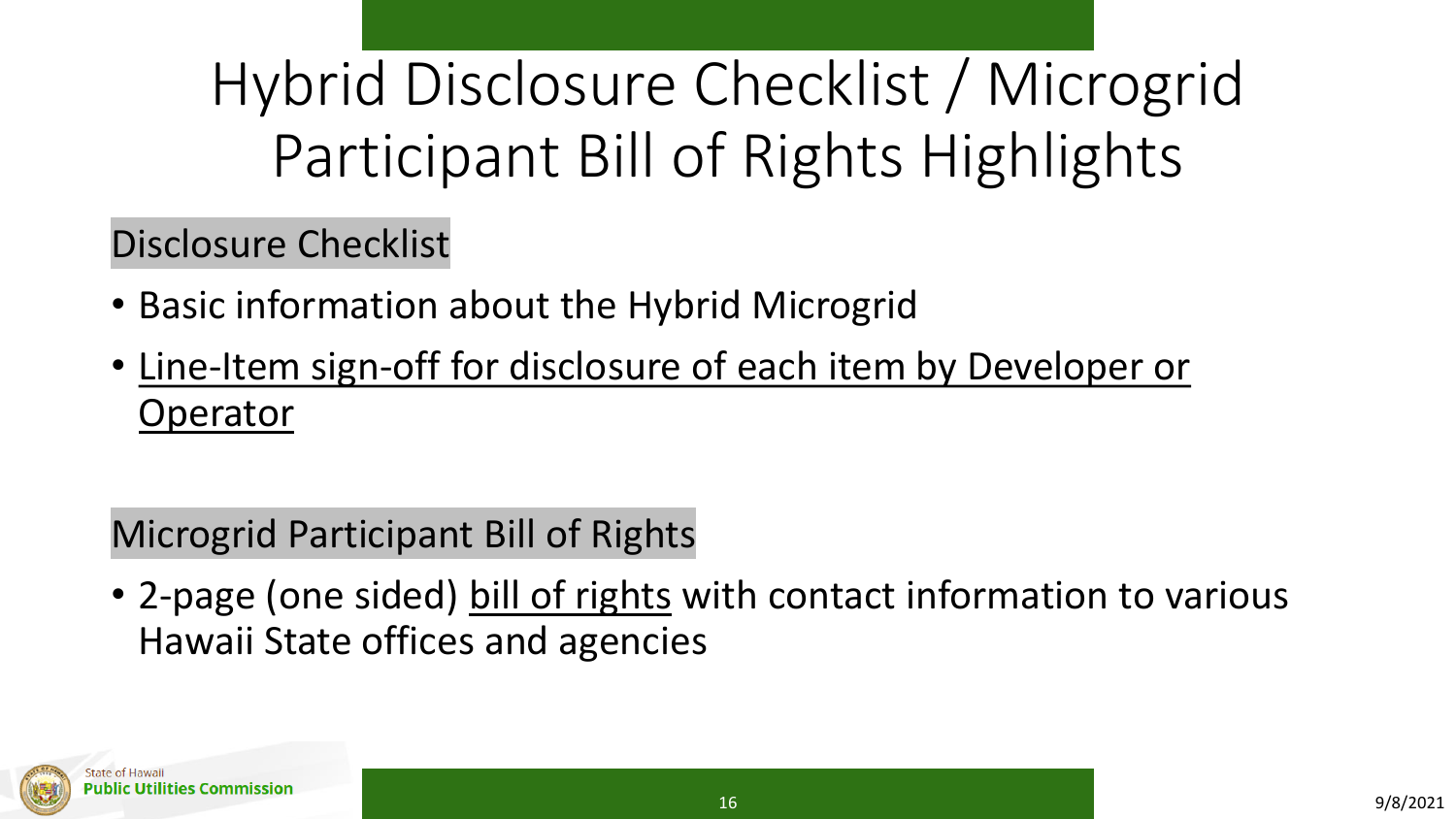# Next Steps: Phase 2

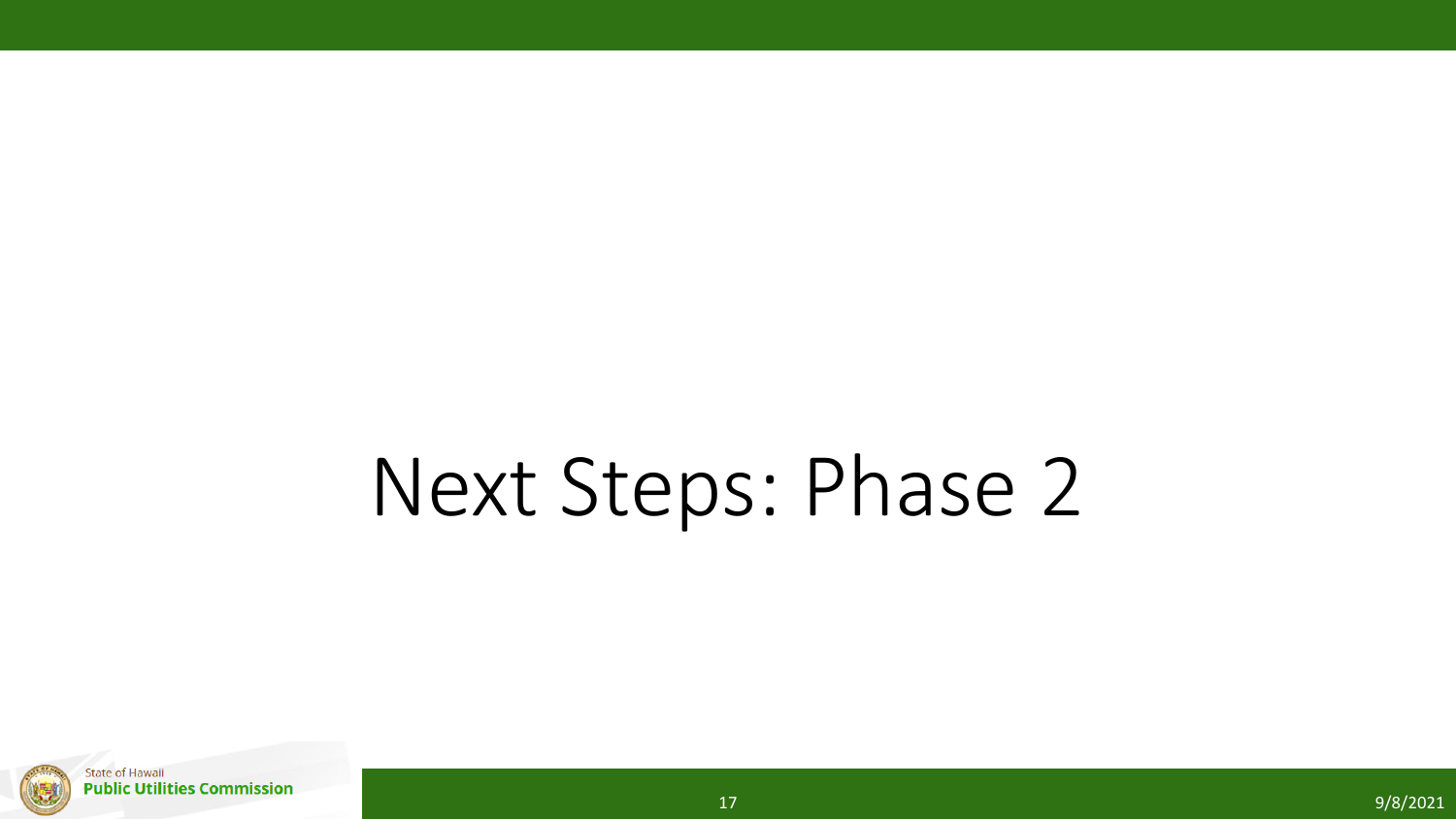## Phase 2

- Potential opportunities for discussion
	- Further streamline the Microgrid Services Tariff
	- Expanded use of voluntary islanding
	- Additional support of Microgrid development
	- Address "parking lot" items from Working Group report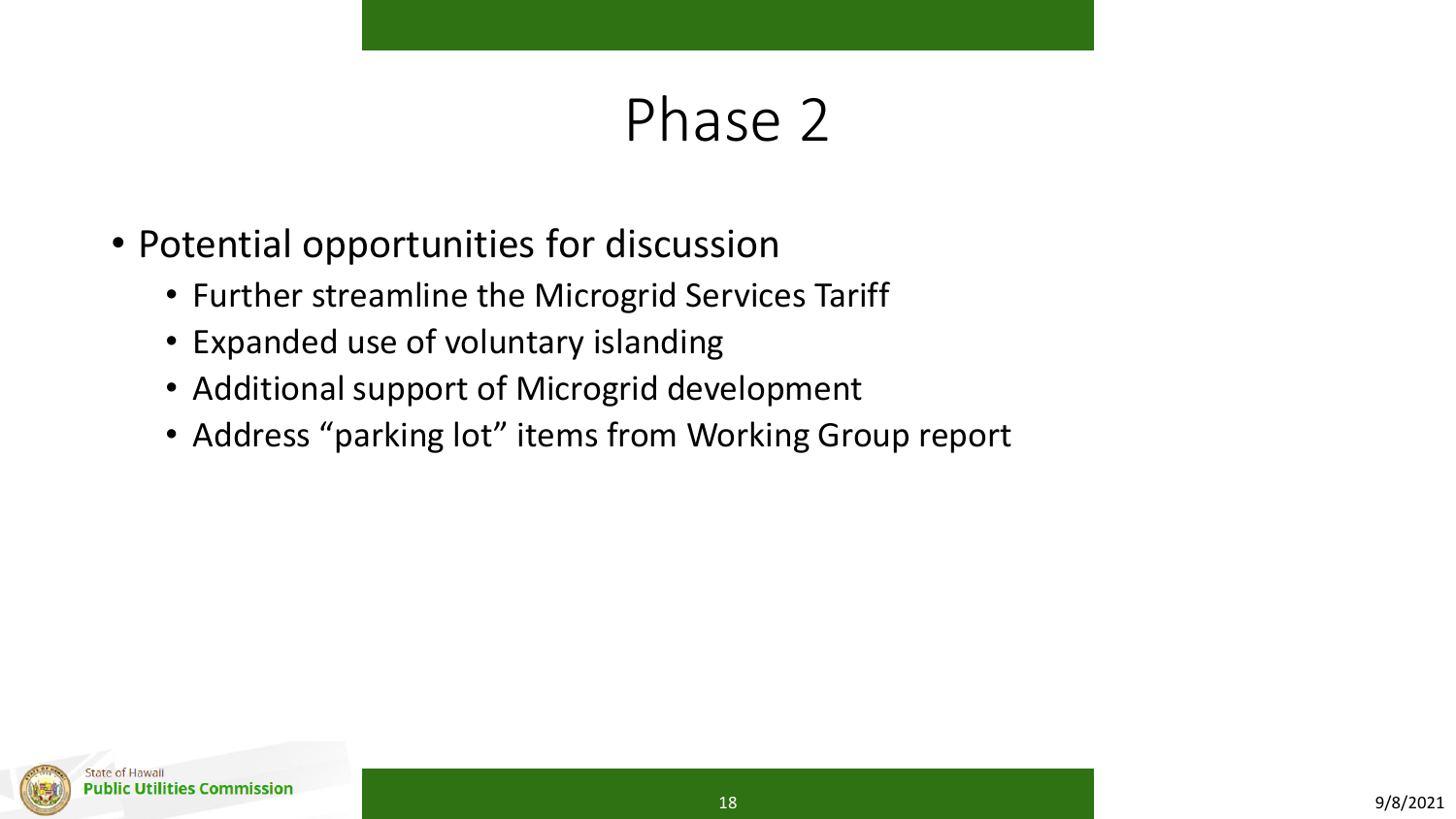# Thank You

### Questions can be directed to Andrew.J.Okabe@Hawaii.gov



**STATE OF HAWAII PUBLIC UTILITIES COMMISSION** 465 S. KING STREET, #103 HONOLULU, HAWAII 96813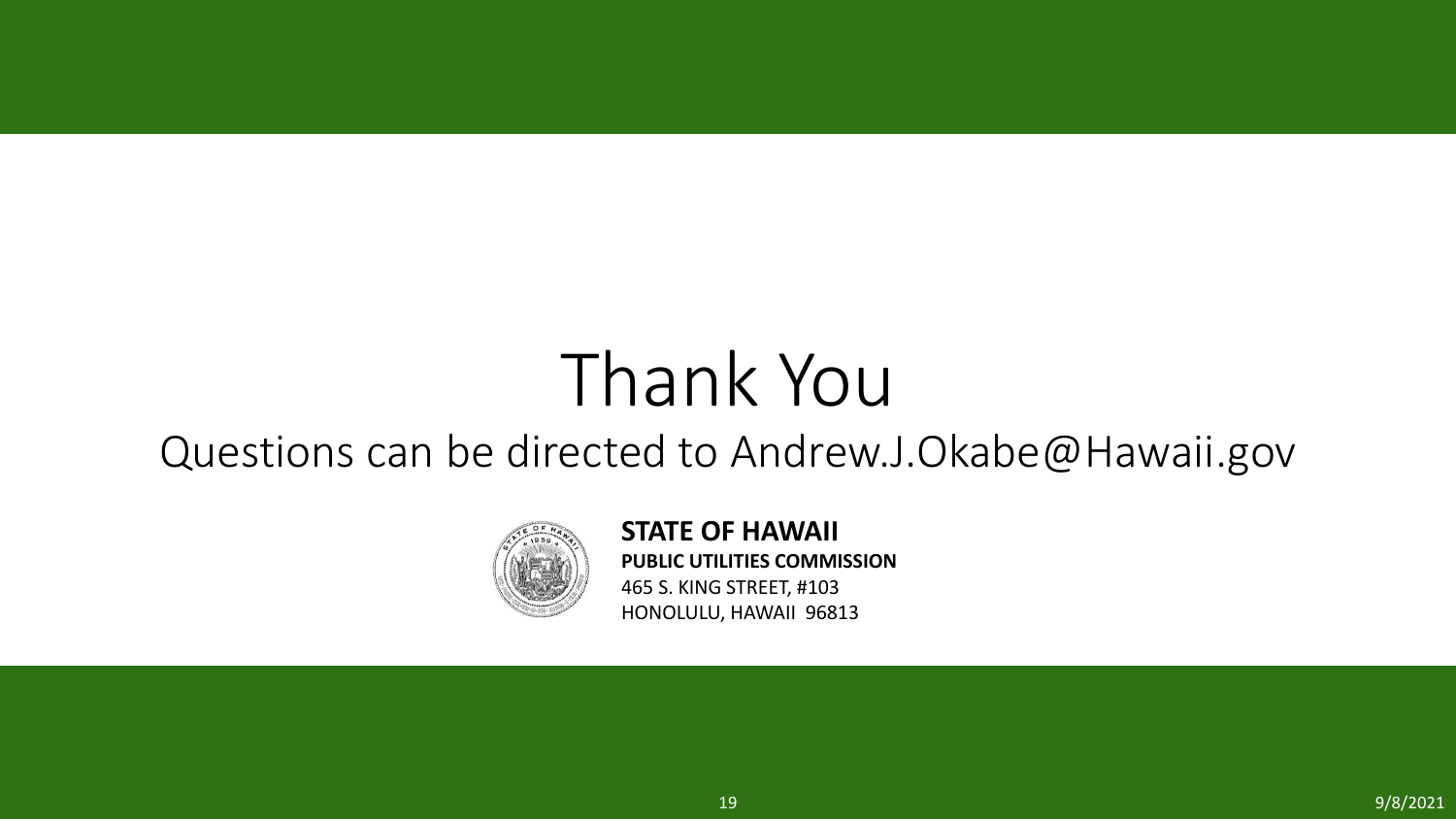### **Resiliency & Microgrids Rulemaking 19-09-009 Summary of CPUC Tariff-related Decisions**

Resiliency and Microgrids Team, Energy Division Joyce Steingass, Senior Utilities Engineer Jessica Tse, Senior Regulatory Analyst September 2021

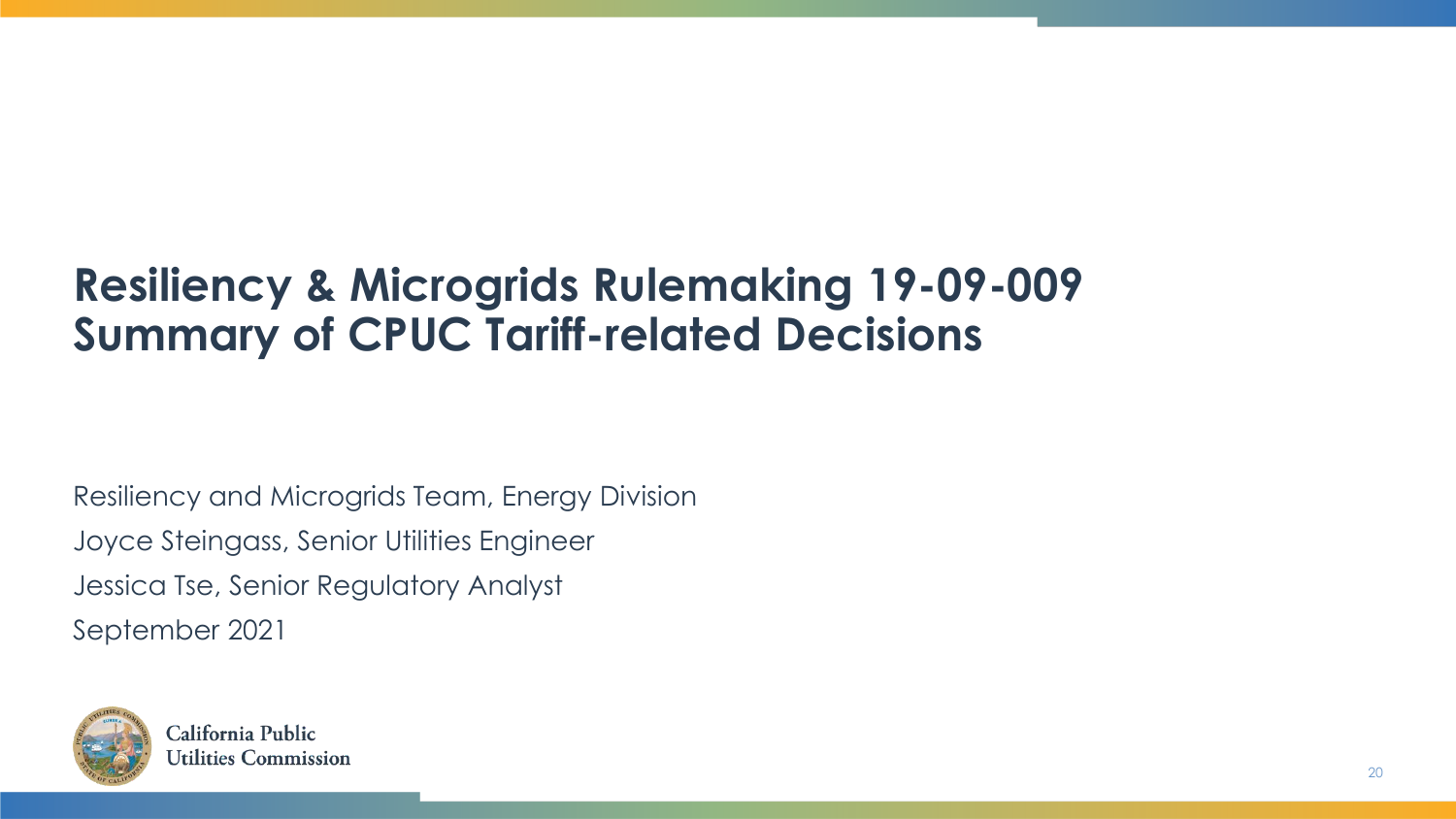## **Agenda**

- I. Overview of Senate Bill 1339 and Implementation Approach
- II. Community Microgrid Enablement Tariff
- III. Multi Customer Multi Property Tariff
- IV. Behind the Meter Tariff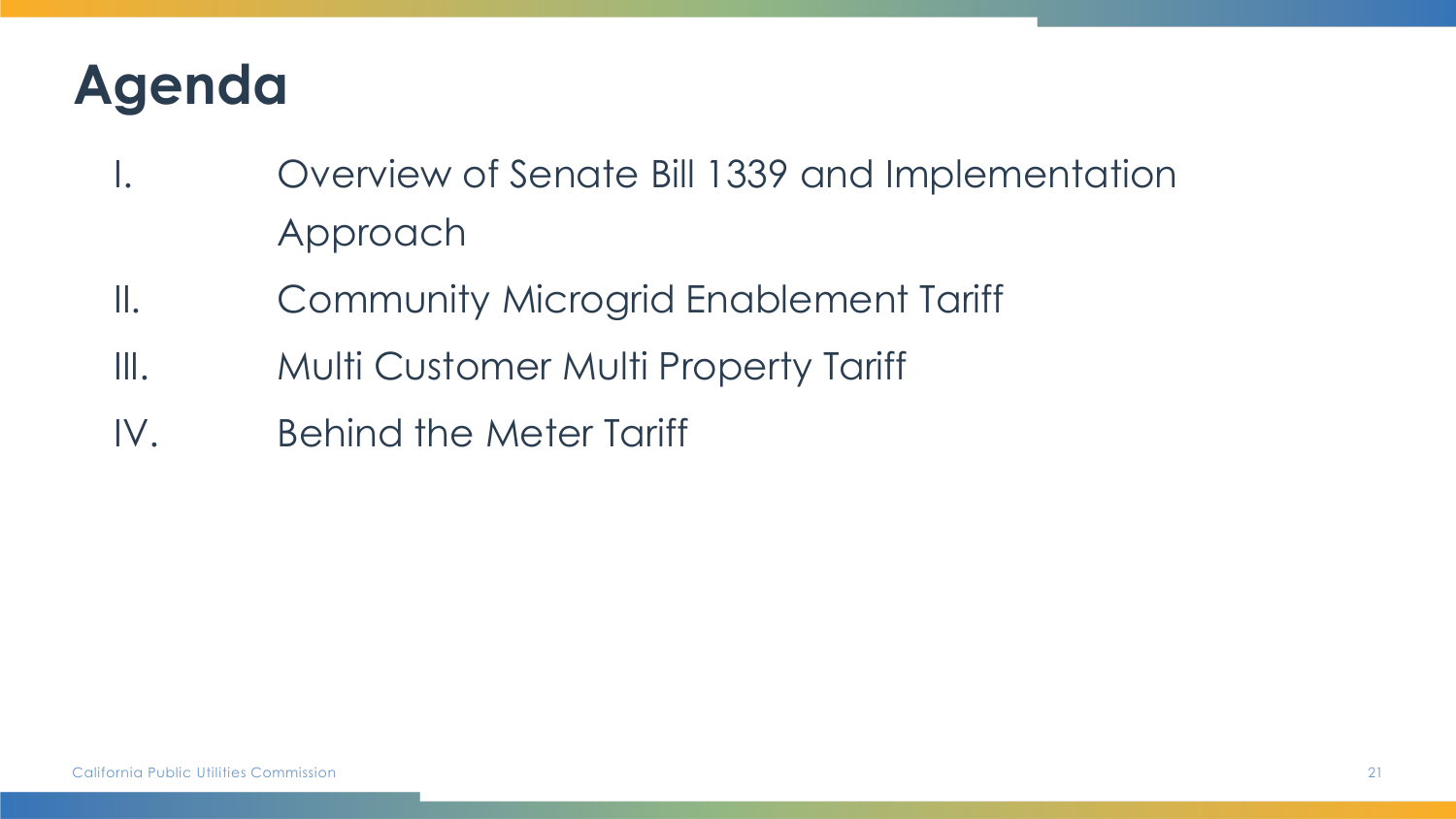### **Background and Overview**



California Public Utilities Commission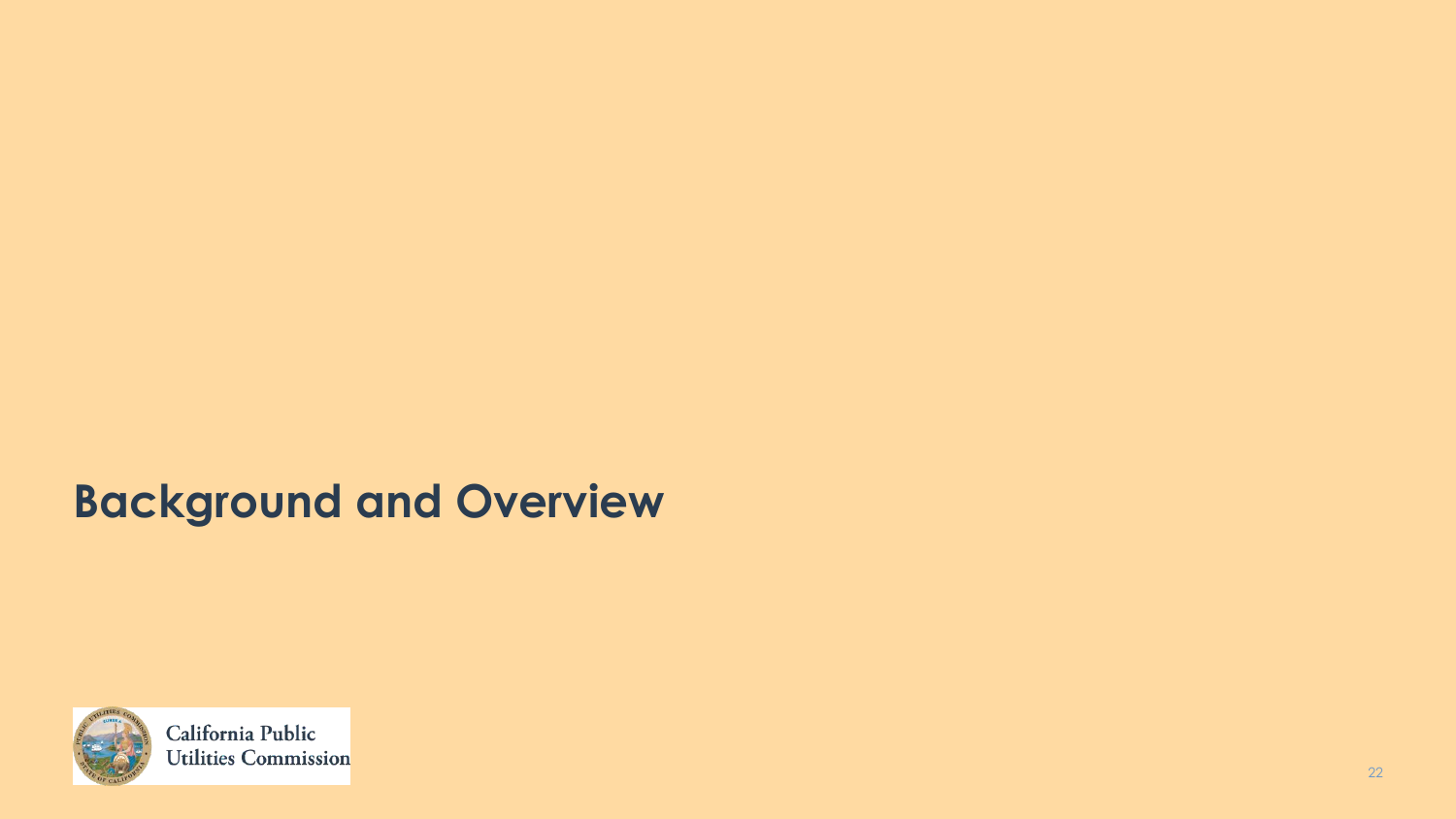### **Senate Bill 1339**

Senate Bill 1339 (Stern, 2018) mandated the Commission to facilitate the commercialization of microgrids for distribution customers of large electrical corporations. Constraints within the legislation govern tariff development. To facilitate commercialization of microgrids, components include:

- Rates, tariffs, and rules, as necessary
- Remove barriers for deploying microgrids across large IOU territories
- Without shifting costs onto non-benefiting customers
- Prioritizing and ensuring worker, public, and the electric system's safety and reliability

\*Constraints within the legislation govern tariff development. The separate rates and tariffs shall not compensate a customer for the use of diesel backup or natural gas generation except where natural gas is a distributed energy resource.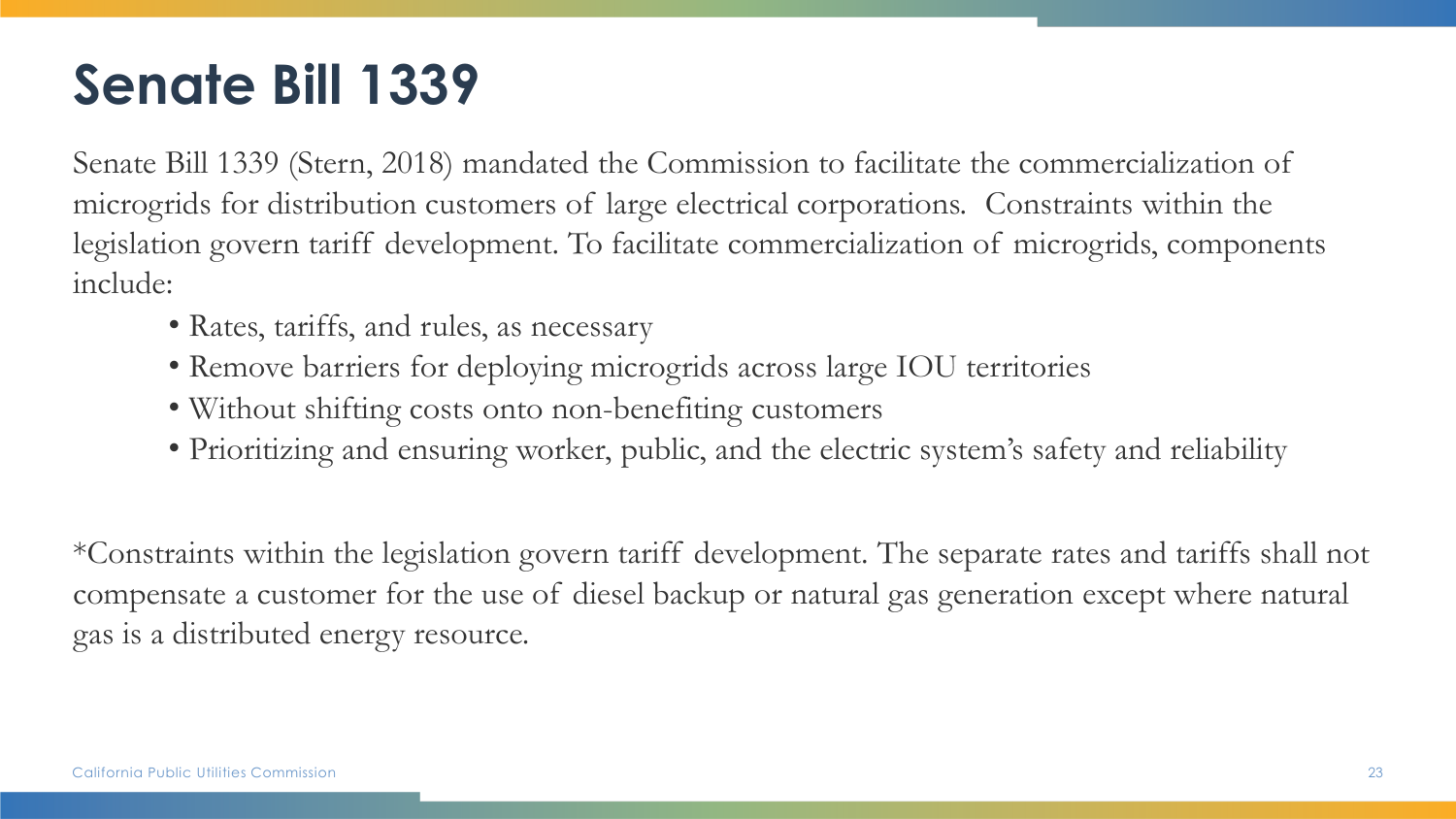## **Implementation Approach**

#### **Microgrids and Resiliency Staff Concept Paper (July 2020)** [LINK](https://docs.cpuc.ca.gov/PublishedDocs/Efile/G000/M344/K038/344038386.PDF)

- Established a conceptual foundation for accompanying staff proposals for facilitating the commercialization of microgrids and ongoing work related to development of policies.
- Proposed working definitions for following key concepts: microgrids, resiliency, and commercialization.
- Describe the essential attributes and value propositions of microgrids.
- Identify potential barriers to the commercialization of microgrids and proposed methods for addressing them.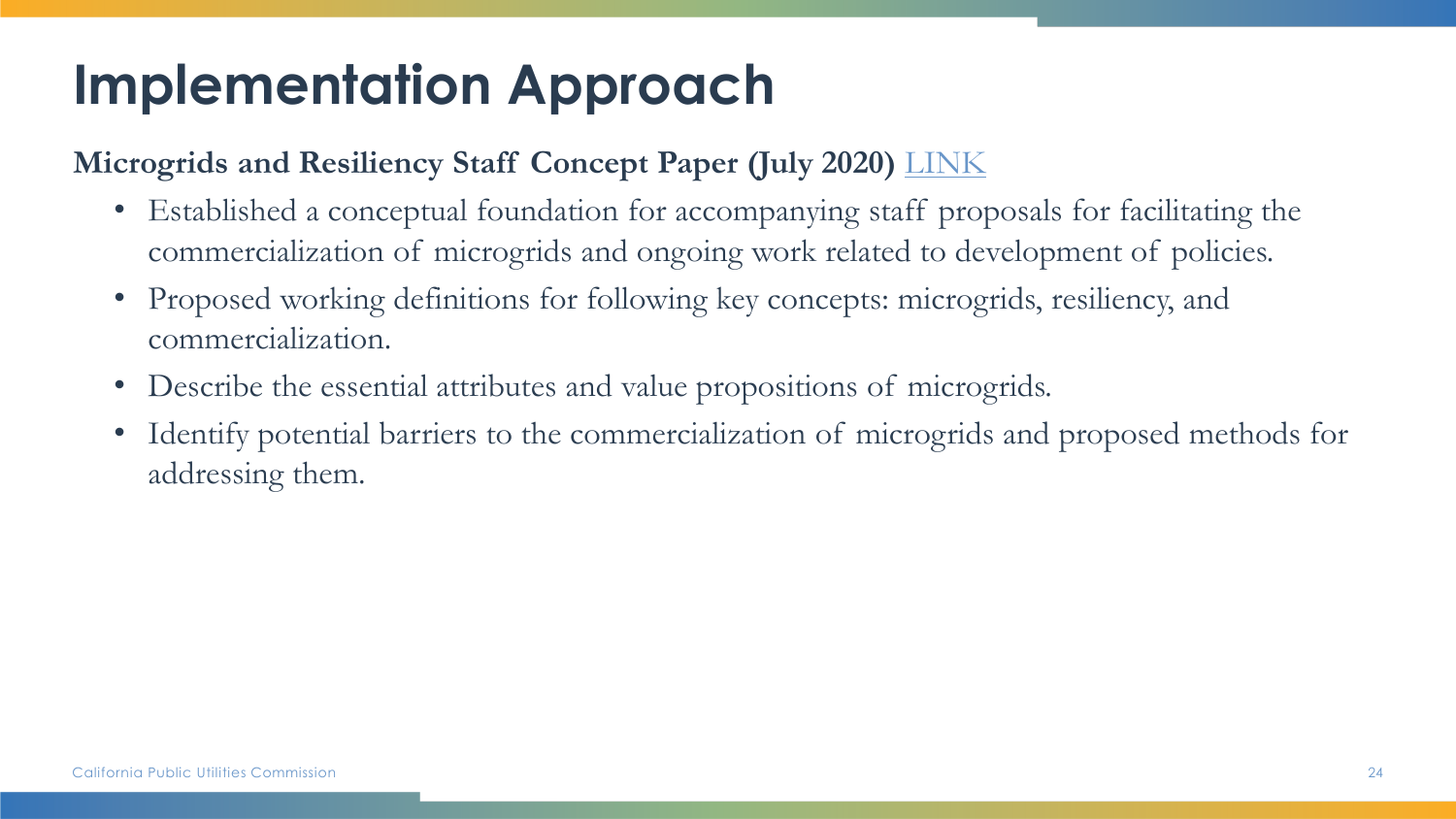### **Proceeding Implementation Approach**

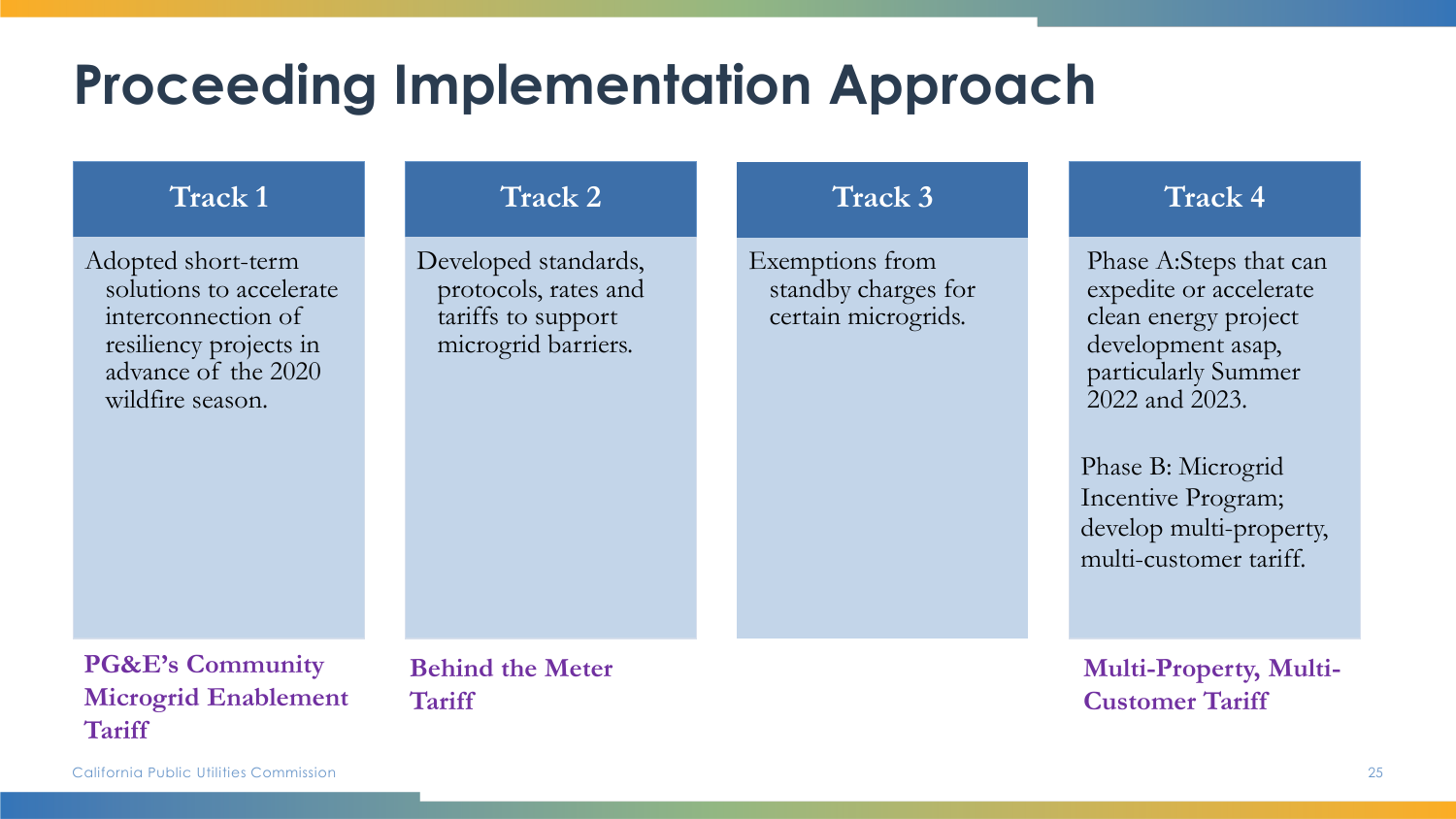## **Resiliency & Microgrid Working Group**

The RMWG aims to help parties and staff identify and refine concrete, actionable proposals for later introduction into the formal proceeding.

| <b>Month</b>    | <b>Resiliency and Microgrids Working Group Topics</b>     |                         |  |                 |
|-----------------|-----------------------------------------------------------|-------------------------|--|-----------------|
| <b>February</b> |                                                           |                         |  |                 |
| <b>March</b>    | <b>Standby Charges</b>                                    | <b>Multi-Property</b>   |  |                 |
| <b>April</b>    |                                                           | <b>Microgrid Tariff</b> |  |                 |
| May             |                                                           |                         |  |                 |
| June            | <b>Value of Resiliency</b>                                |                         |  |                 |
| July            |                                                           |                         |  |                 |
| August          |                                                           |                         |  |                 |
| September       |                                                           |                         |  | Microgrid       |
| October         |                                                           |                         |  | Interconnection |
| <b>November</b> | <b>Customer-Facing</b><br><b>Microgrid Tariff Revisit</b> |                         |  |                 |
| <b>December</b> |                                                           |                         |  |                 |
| <b>January</b>  |                                                           |                         |  |                 |
| <b>February</b> |                                                           |                         |  |                 |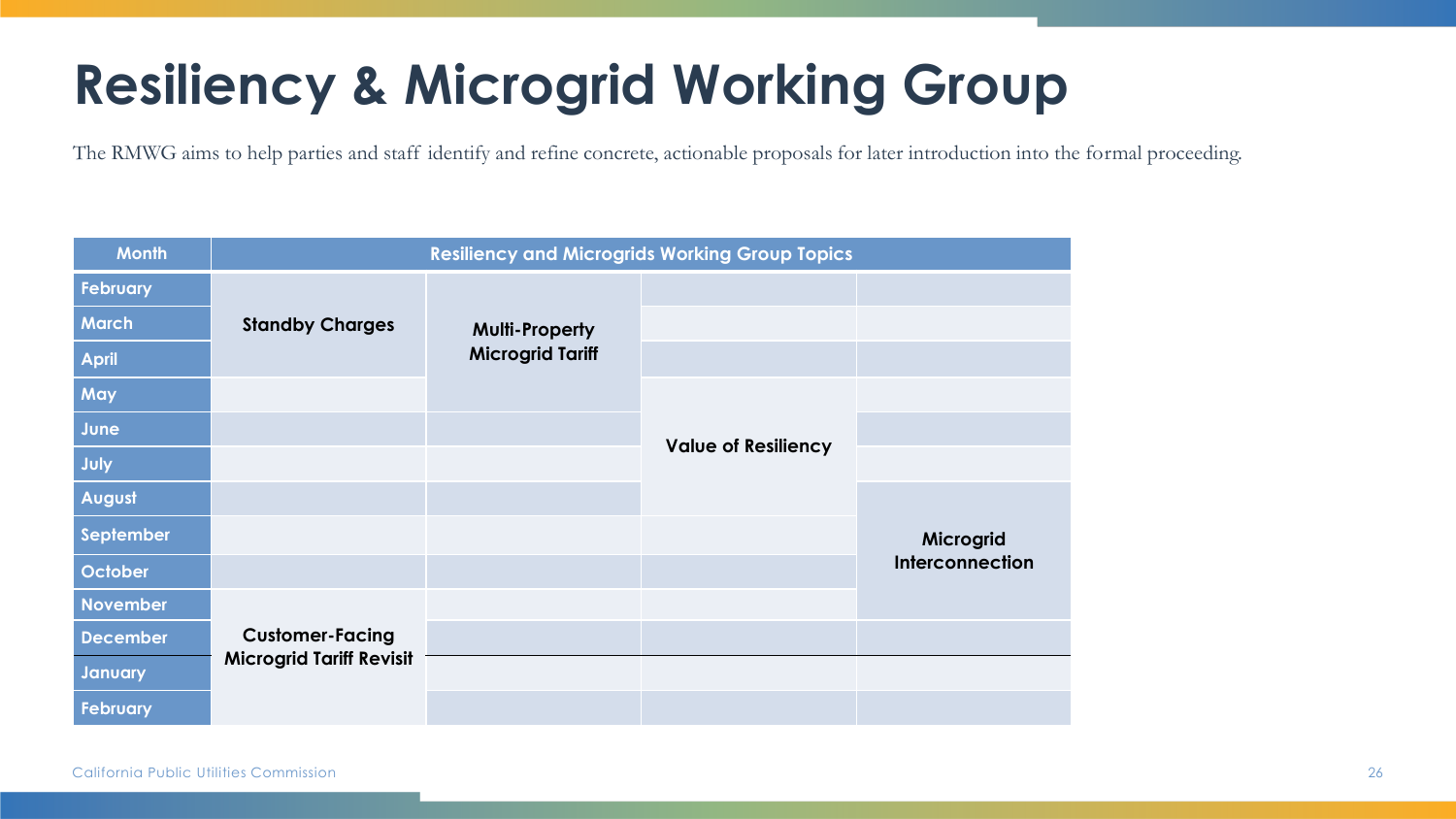### **Community Microgrid Enablement Tariff**



California Public Utilities Commission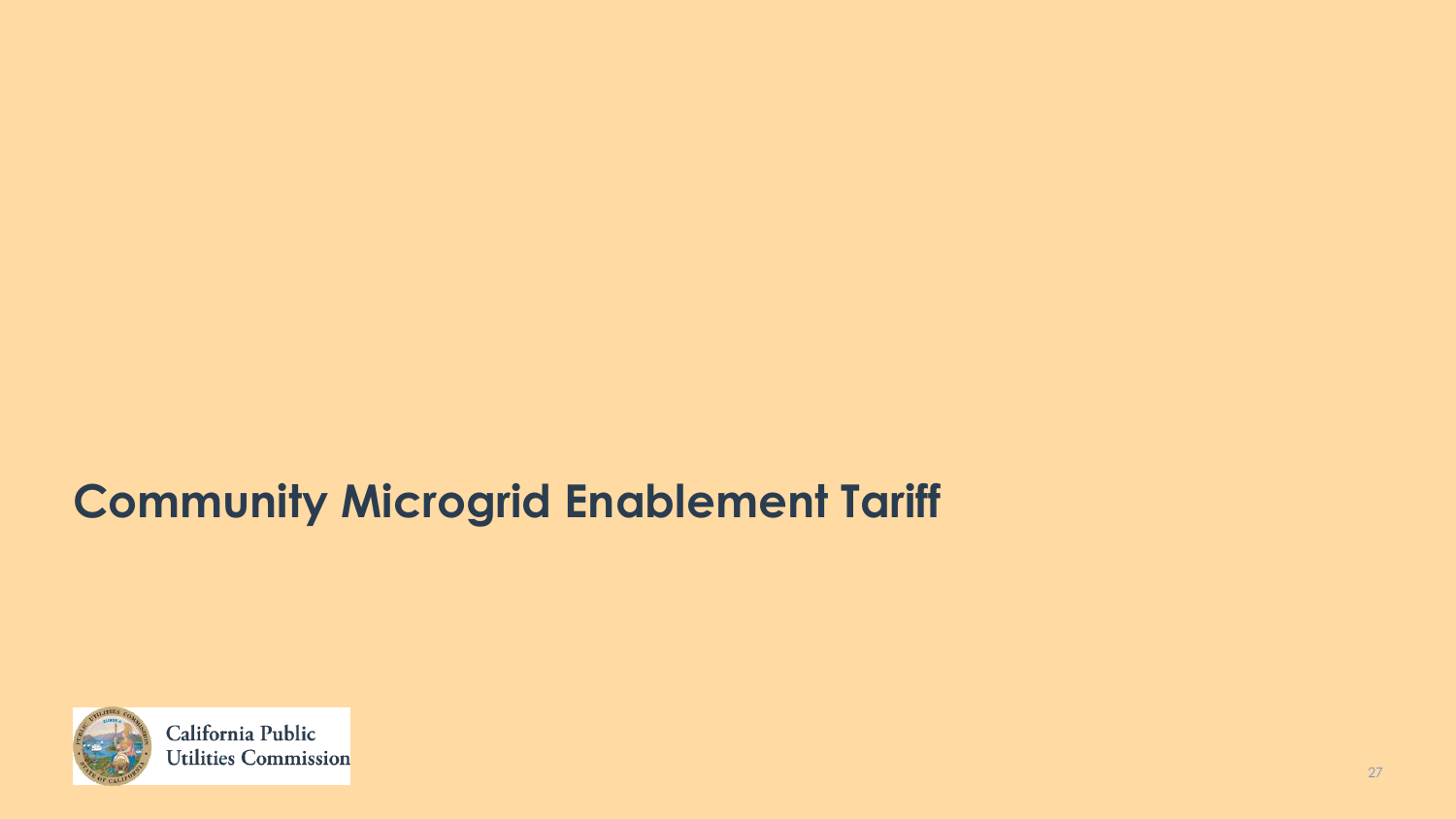### **Background and Overview**

The Commission expedited actions to prepare for the 2020 Wildfire Season by requesting utilities to propose microgrid and resiliency projects. Pacific Gas and Electric Company sought Commission authority to implement a Community Microgrid Enablement Program. The Commission authorized the Program in June 2020.

- First-of-its-kind, two-year exploratory program that facilitates the development of community-scale, in-front-the-meter microgrids.
- Features proactive enhanced technical consulting for disadvantaged and vulnerable communities.
- Provides funding to offset distribution system upgrades needed to support islanding.
- Sets aside funding specifically for disadvantaged and vulnerable communities.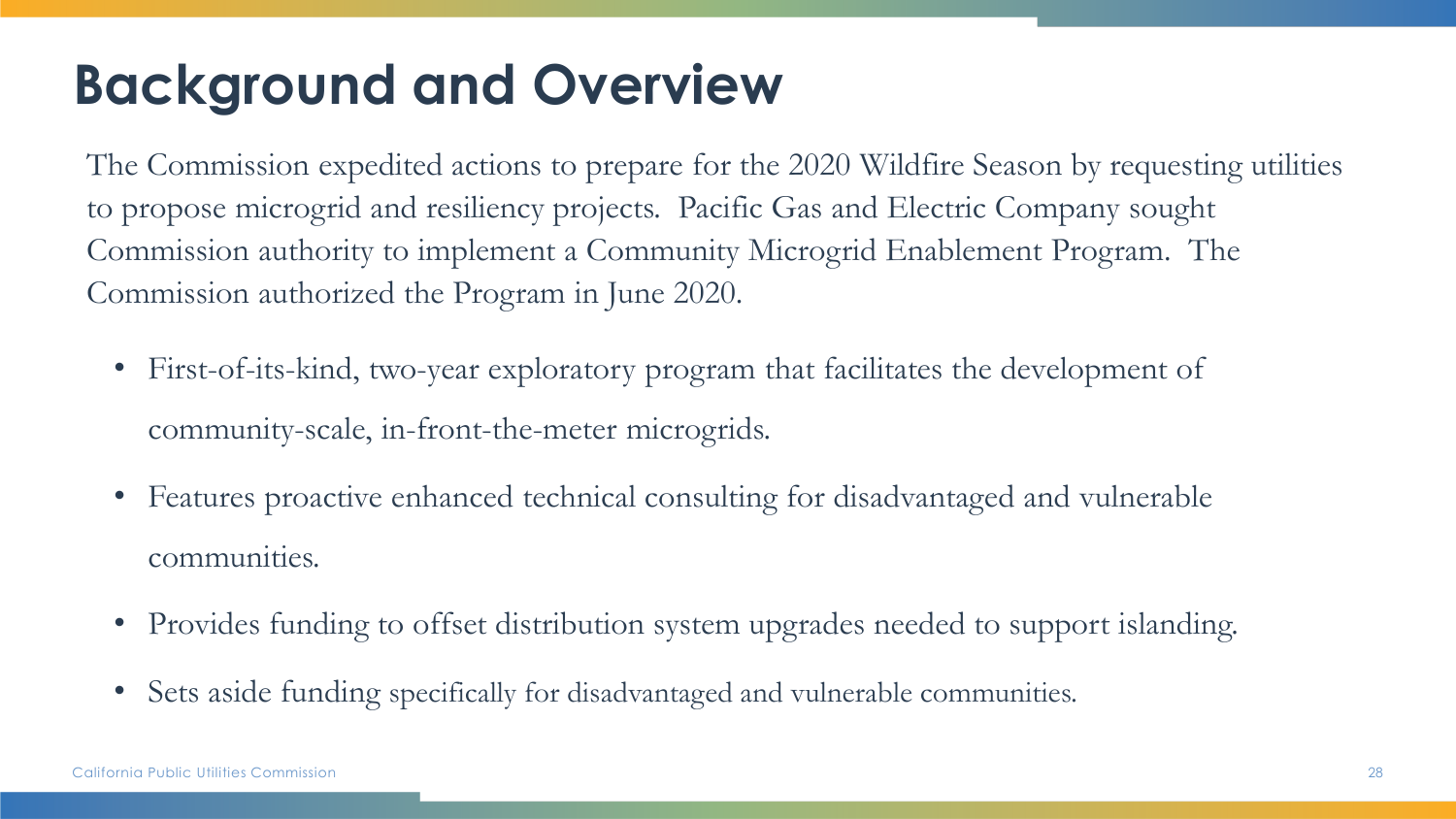## **Community Microgrid Eligibility Criteria**

#### **Location:**

At least one customer served by the microgrid must be located either in

**1**

- Tier 2 or Tier 3 High Fire Threat District; or
- area impacted by a past PSPS event, or
- area prone to outages.

#### **Customers Served**:

Project meets needs of

• at least one Critical Facility, and

**2**

• at least one additional customer within the electrical boundary of the microgrid.

# **3**

#### **Parameters:**

Project includes energy generating resources that do not exceed 20 MW

- Act as a single, controllable entity
- Can connect to, disconnect from, and run in parallel with larger portions of the electrical grid;
- Maintain electrical supply & service quality when islanded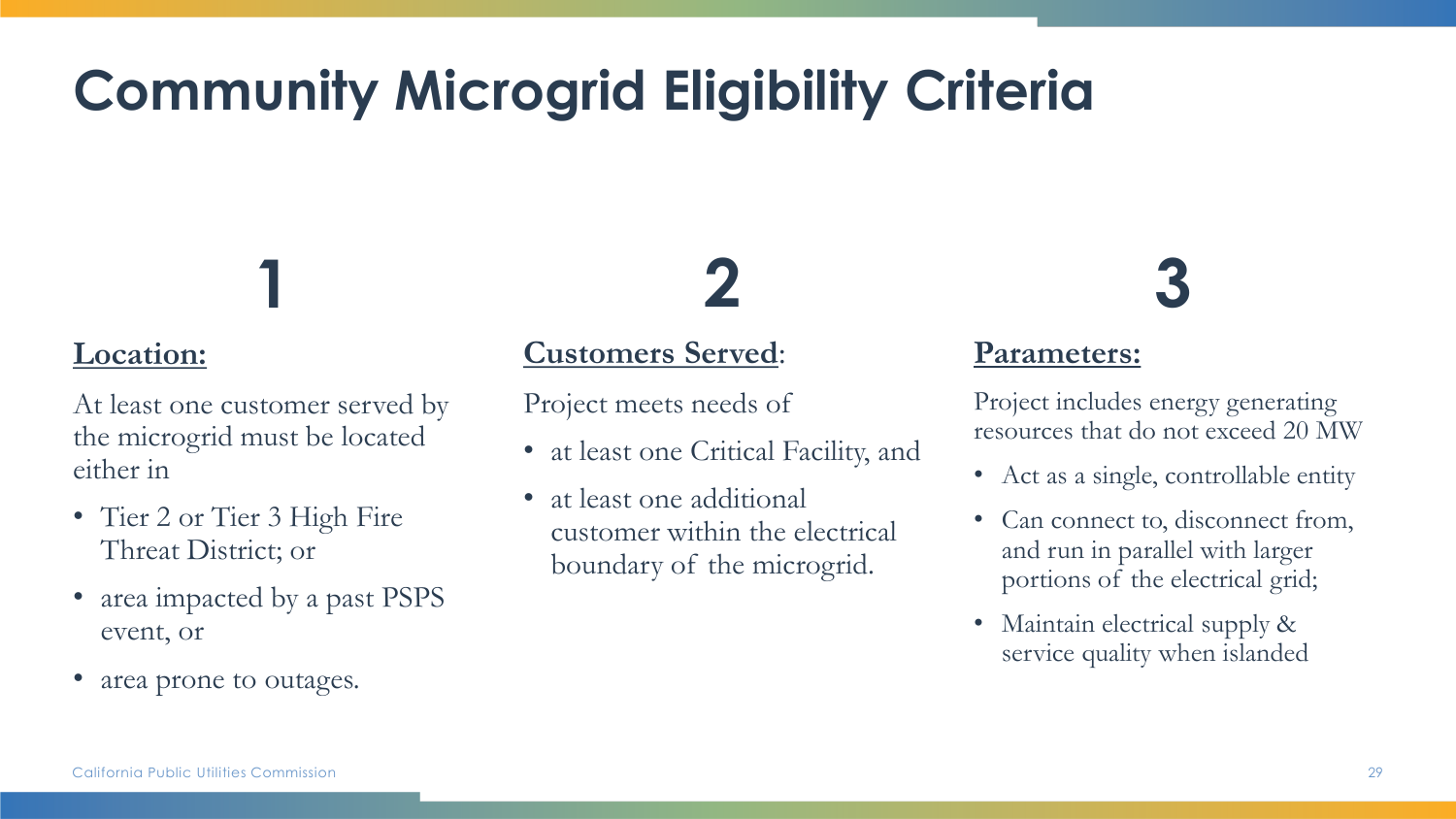### **Technical Consulting Services**

PG&E's CMEP features prioritized proactive outreach to disadvantaged and vulnerable communities.

- Early collaboration with community leaders and CBOs supplemented by PG&E's grid knowledge may result in pinpointing favorable locations for community microgrids.
- Technical Support will progress through 3 stages:
	- 1. Vetting
	- 2. Solution Assessment
	- 3. Solution Execution
- This facilitated approach verifies project feasibility and supports the community to accomplish the prerequisites for the project cost offset.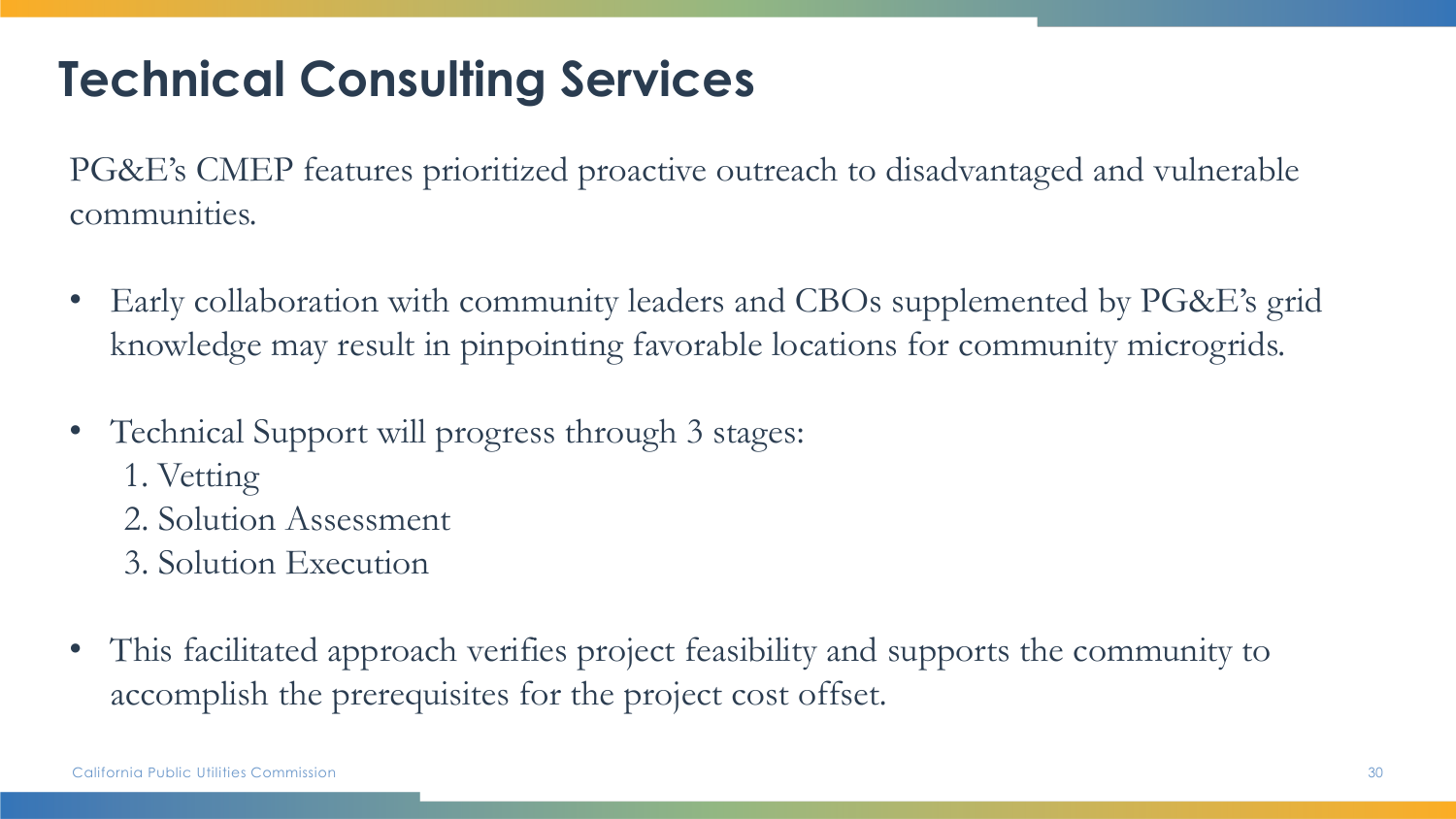### **Tariff and Microgrid Operating Agreement**

PG&E's Community Microgrid Enablement Tariff is the experimental tariff that implements the Community Microgrid Enablement Program. Featuring the engineering studies and necessary Microgrid Operating Agreement to govern the development, islanding, and transitional operation of microgrids.

#### **Microgrid Islanding Study**

- Engineering and operational viability of the microgrid boundary
- Protection requirements for island mode
- ❑ Controls requirements
- Telemetry & cybersecurity
- ❑ Electrical system upgrades

#### **Microgrid Operating Agreement (MOA)**

- ➢ Covers two phases: 1) project development, and 2) testing & operations.
- ➢ Applies relevant provisions of interconnection and service quality rules to ensure operational coordination.
- ➢ Includes operating protocols of the Distribution Provider to ensure operational coordination for public safety and overall system operation.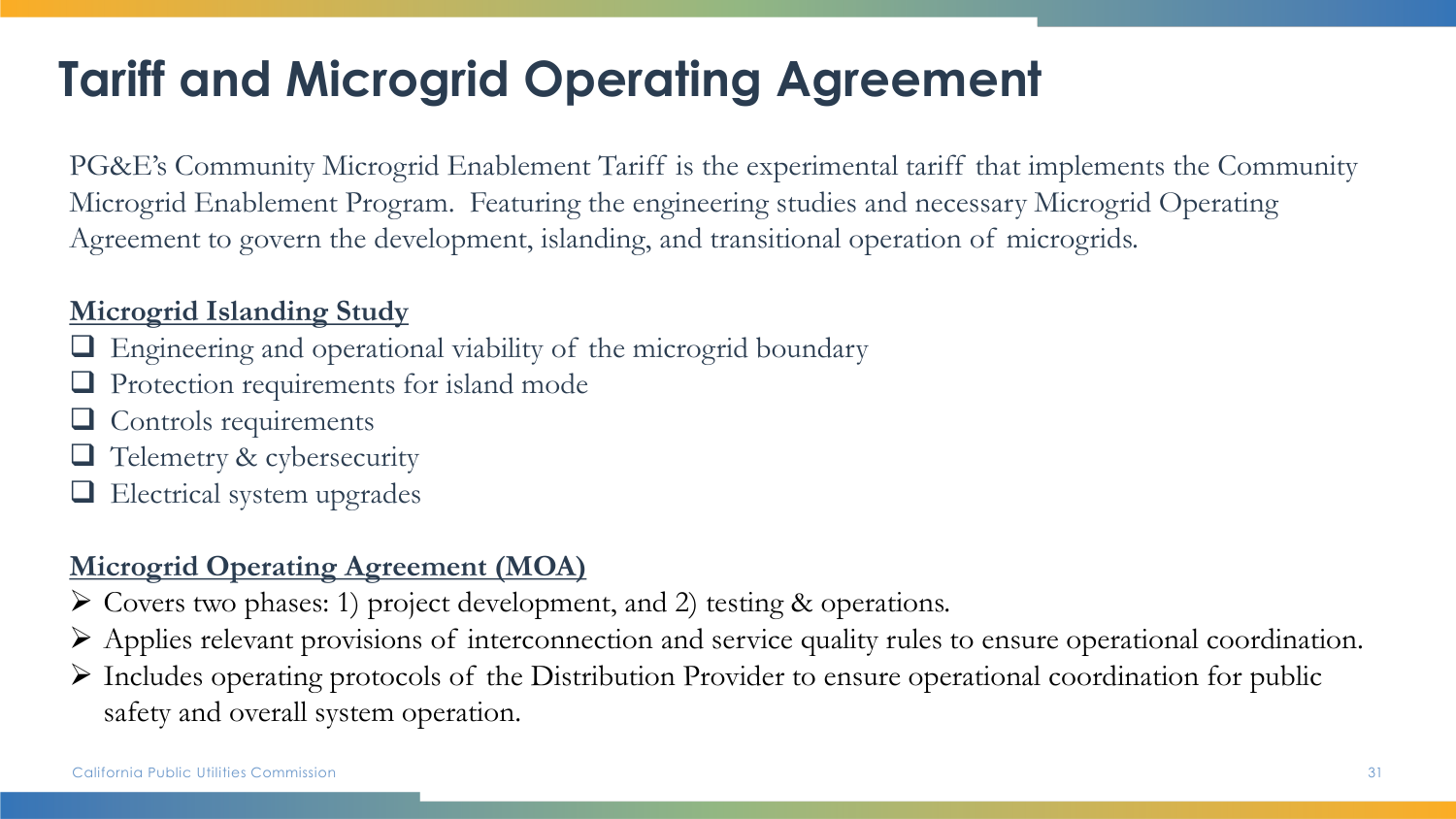### **Multi-Property Multi-Customer Tariff**



California Public Utilities Commission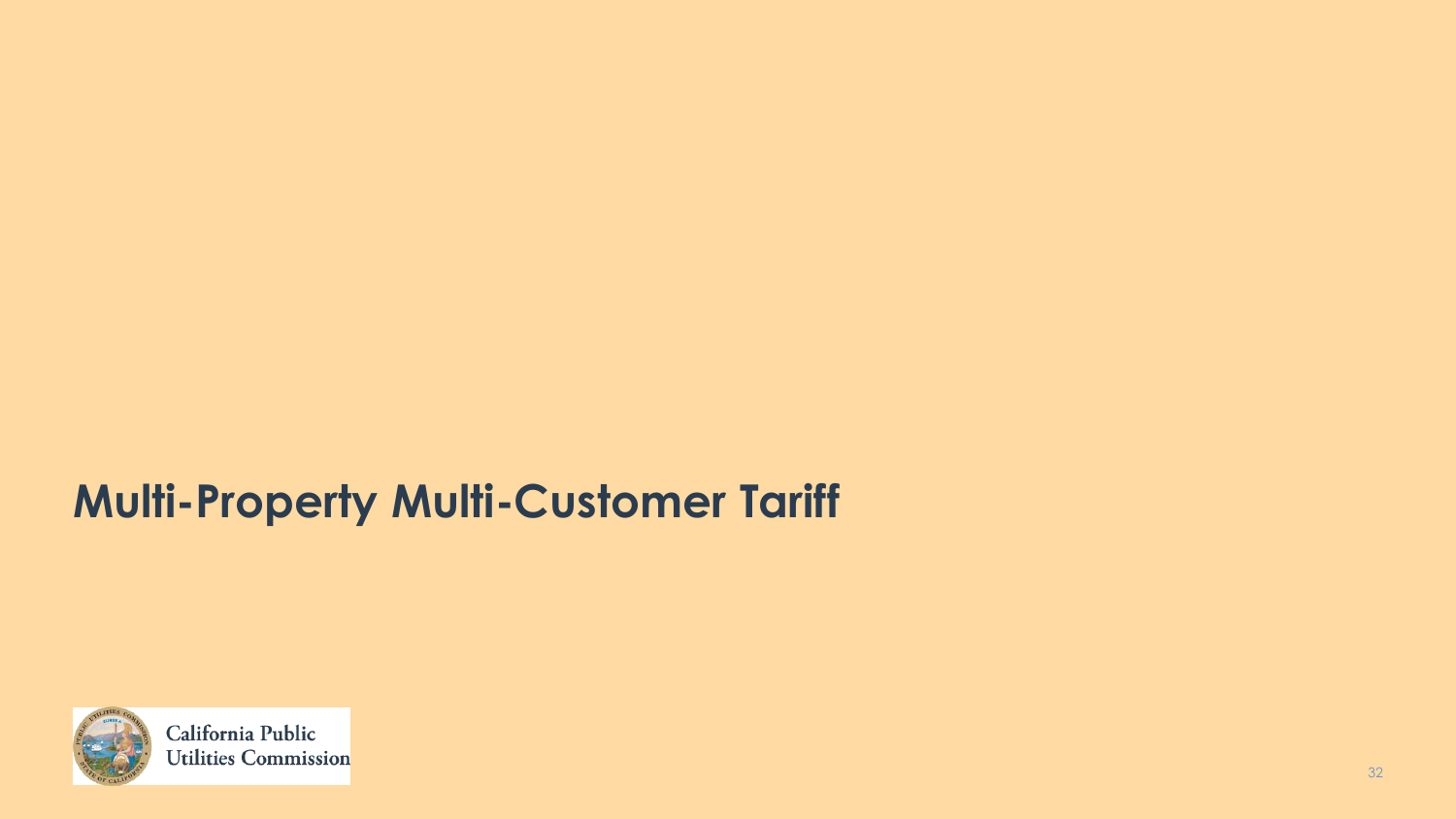### **Working Group (Informal Process)**

Goal: Foster a shared understanding of how microgrids could interact with public interest

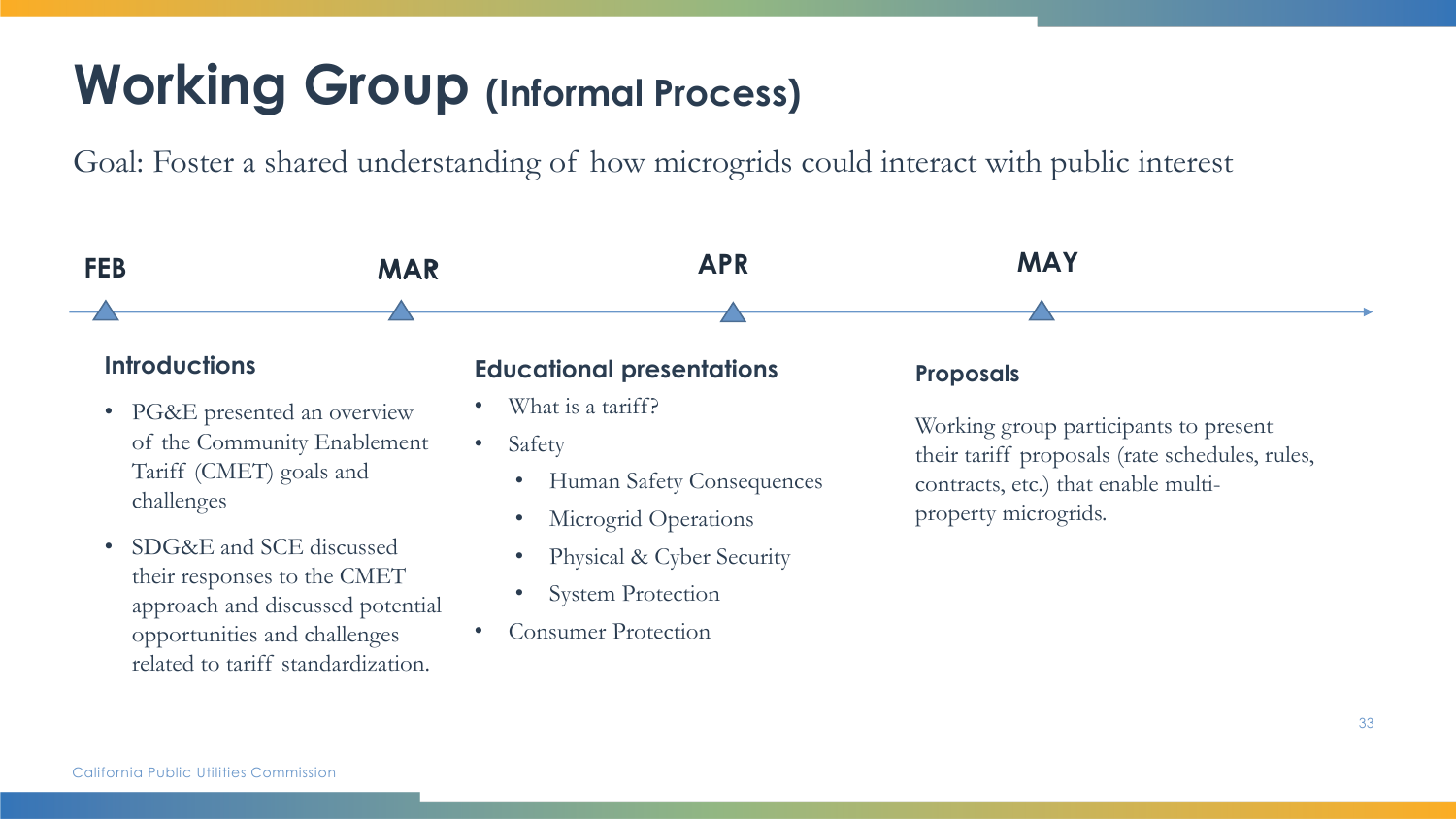### **Discussion Prompt and Questions**

The questions and discussion prompts aim to provide draft guidance on the various elements that merit consideration when developing a tariff proposal. Categories:

- Project Characteristics
- Application and Study Process
- Ownership and Operations
- Operational Security and Safety
- Rules and Regulations
- Consumer Protection
- Finances and Compensation
- Change Management

**LINK:** https://www.cpuc.ca.gov/-/media/cpuc-website/divisions/energy[division/documents/resiliency-and-microgrids/resiliency-and-microgrids-events-and](https://www.cpuc.ca.gov/-/media/cpuc-website/divisions/energy-division/documents/resiliency-and-microgrids/resiliency-and-microgrids-events-and-materials/20210205_multi-propertytariff-discussion_prompts_questions.pdf)materials/20210205\_multi-propertytariff-discussion\_prompts\_questions.pdf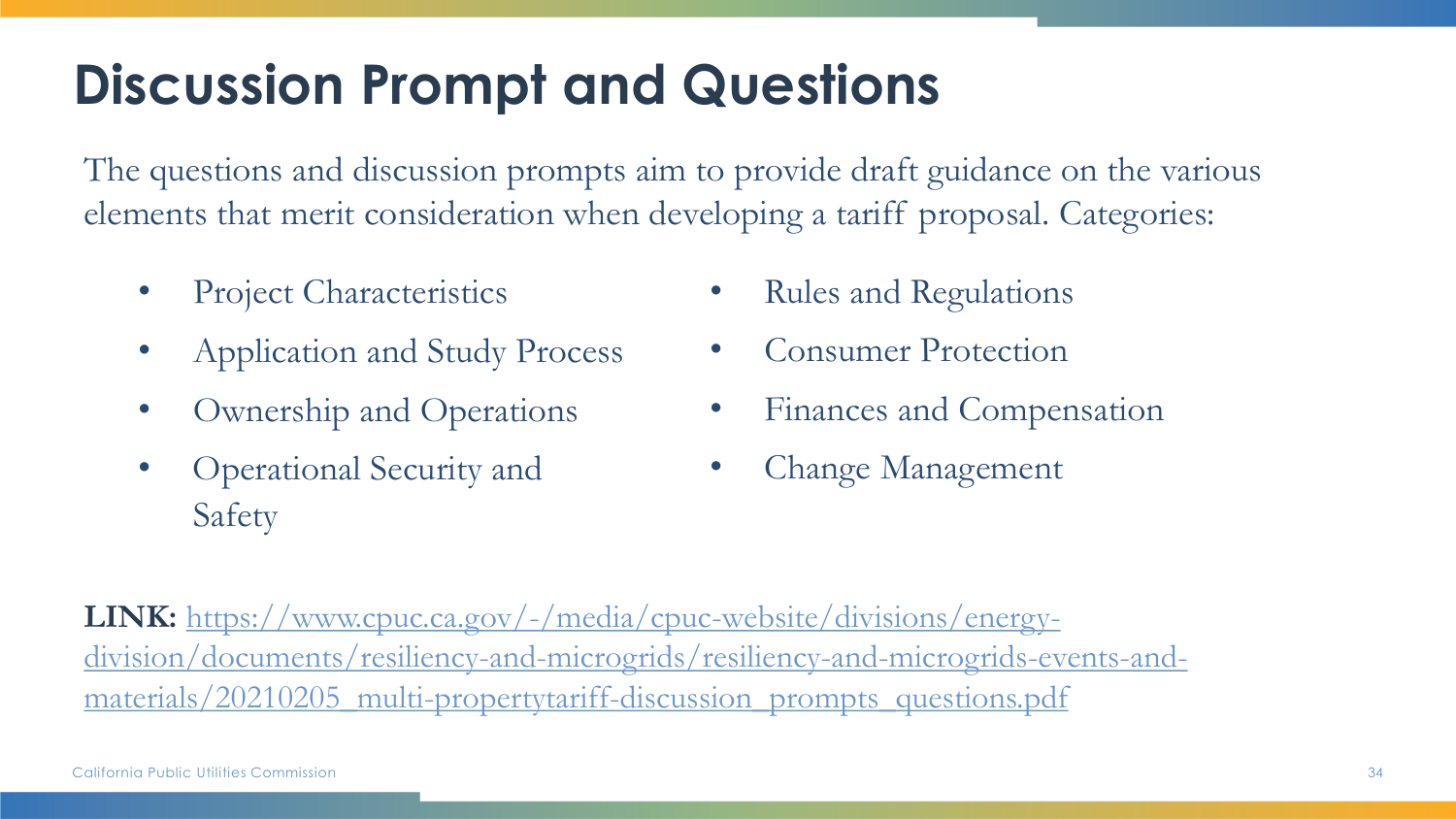### **Proceeding Schedule (Formal Process)**

| <b>Action</b>                                                                      | <b>Dates</b>                                                       |
|------------------------------------------------------------------------------------|--------------------------------------------------------------------|
| ALJ Ruling, Draft Multi-Property Tariff Guiding Principles                         | November 30, 2021                                                  |
| Opening Comments on Multi-Property Tariff Guiding Principles, filed and served     | December 8, 2021                                                   |
| Reply Comments on Multi-Property Tariff Guiding Principles, filed and served       | December 17, 2021                                                  |
| ALJ Ruling, Giving Guidance to Parties to Submit Multi-Property Tariff Proposals   | January 10, 2022                                                   |
| Opening Comments and Proposals, filed and served (Multi-Property Tariff)           | February 14, 2022                                                  |
| Public Workshop: Presentation on Multi-Property Tariff Proposals from Stakeholders | Late March                                                         |
| Reply Comments to Proposals, filed and served (Multi-Property Tariff)              | April 8, 2022                                                      |
| ALJ Ruling with Staff Proposal, Multi-Property released                            | $May-22$                                                           |
| <b>Energy Division Workshop on Multi-Property Tariff</b>                           | Jun-22                                                             |
| Opening Comments on Staff Proposal, filed and served (Multi-Property Tariff)       | Jul-22                                                             |
| Reply Comments on Staff Proposal, filed and served (Multi-Property Tariff)         | Jul-22                                                             |
| <b>Proposed decision</b>                                                           | Released in accordance with the<br>Rules of Practice and Procedure |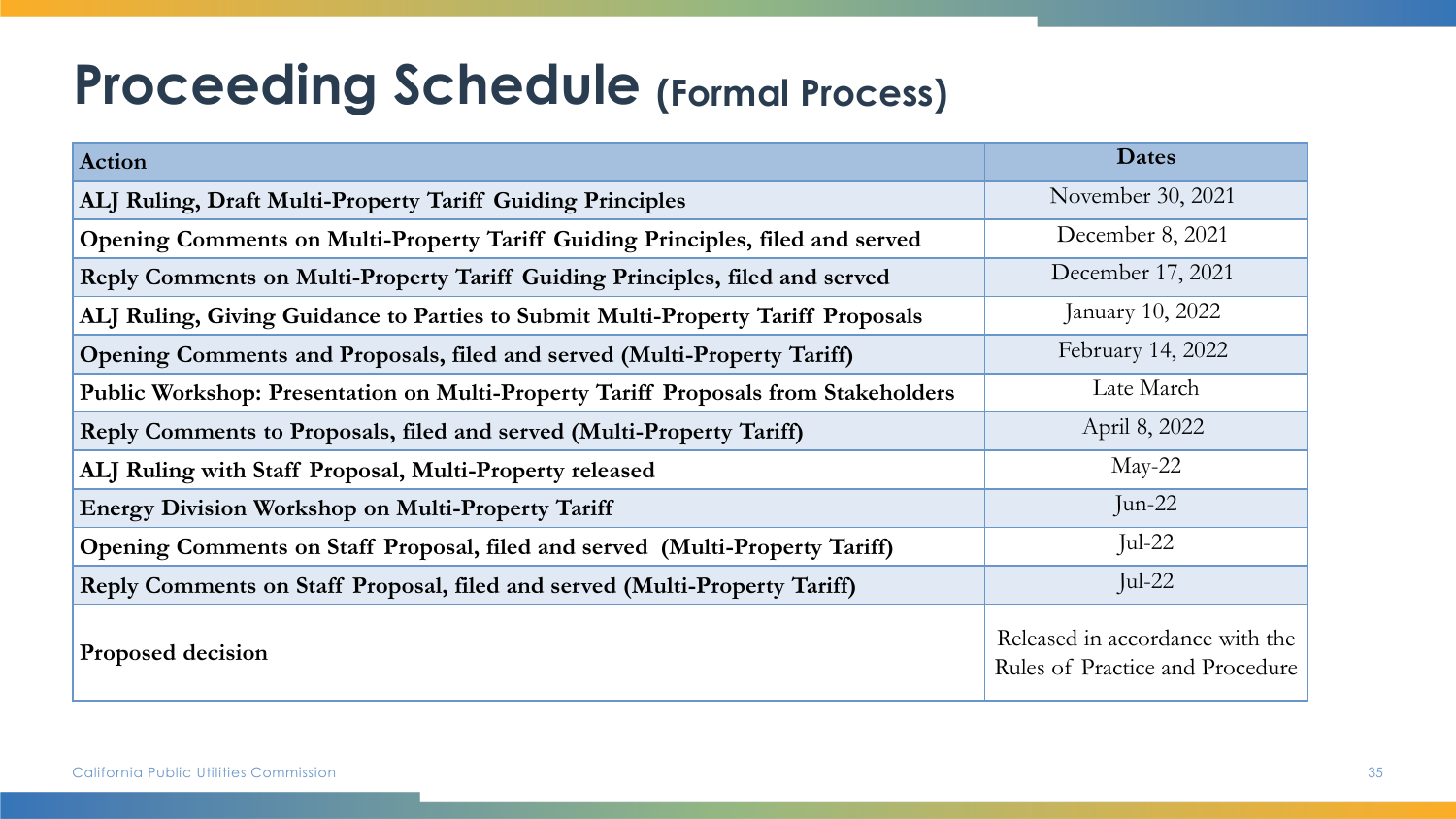## **Scoping Memo and Ruling**

In August 2021, the Commission determine the next step to take for facilitating the commercialization of microgrids is to develop a microgrid multi-property tariff.

Issues to be determined, examples:

- What **guiding principles** should the Commission adopt?
- What program elements or **specific features** should the Commission include in a new tariff?
- To protect the public interest, what information should a new tariff include? For example, a description of the roles and responsibilities of participating entities, configuration and technology eligibility, contractual obligations to ensure operational security and safety.
- What **terms and conditions** should the tariff include?
- What additional or enhanced consumer protections for **customers taking service** under the new tariff? What additional or enhanced consumer protections for **ratepayers who are not participating** should be adopted?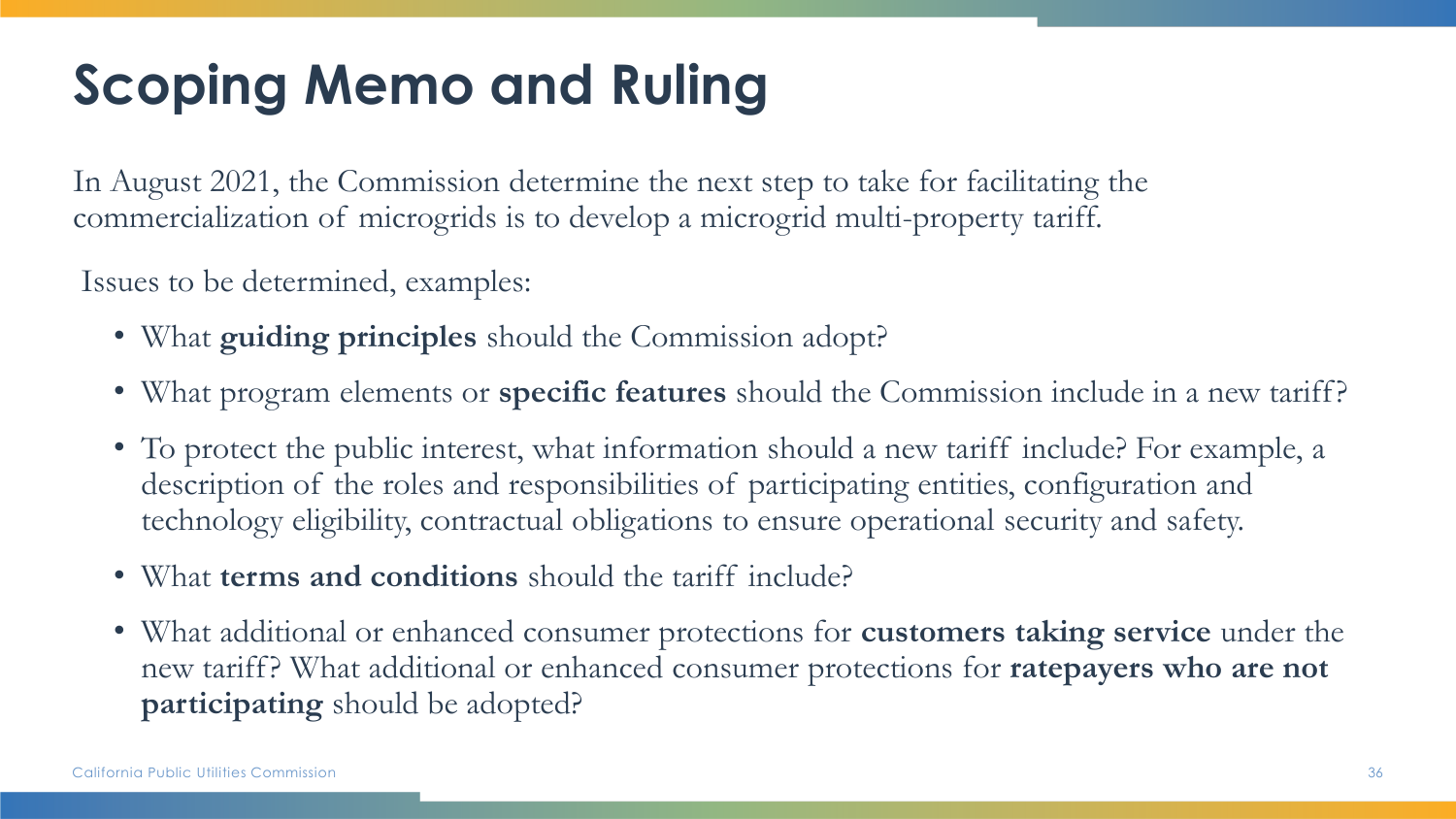### **Behind the Meter Tariff**



California Public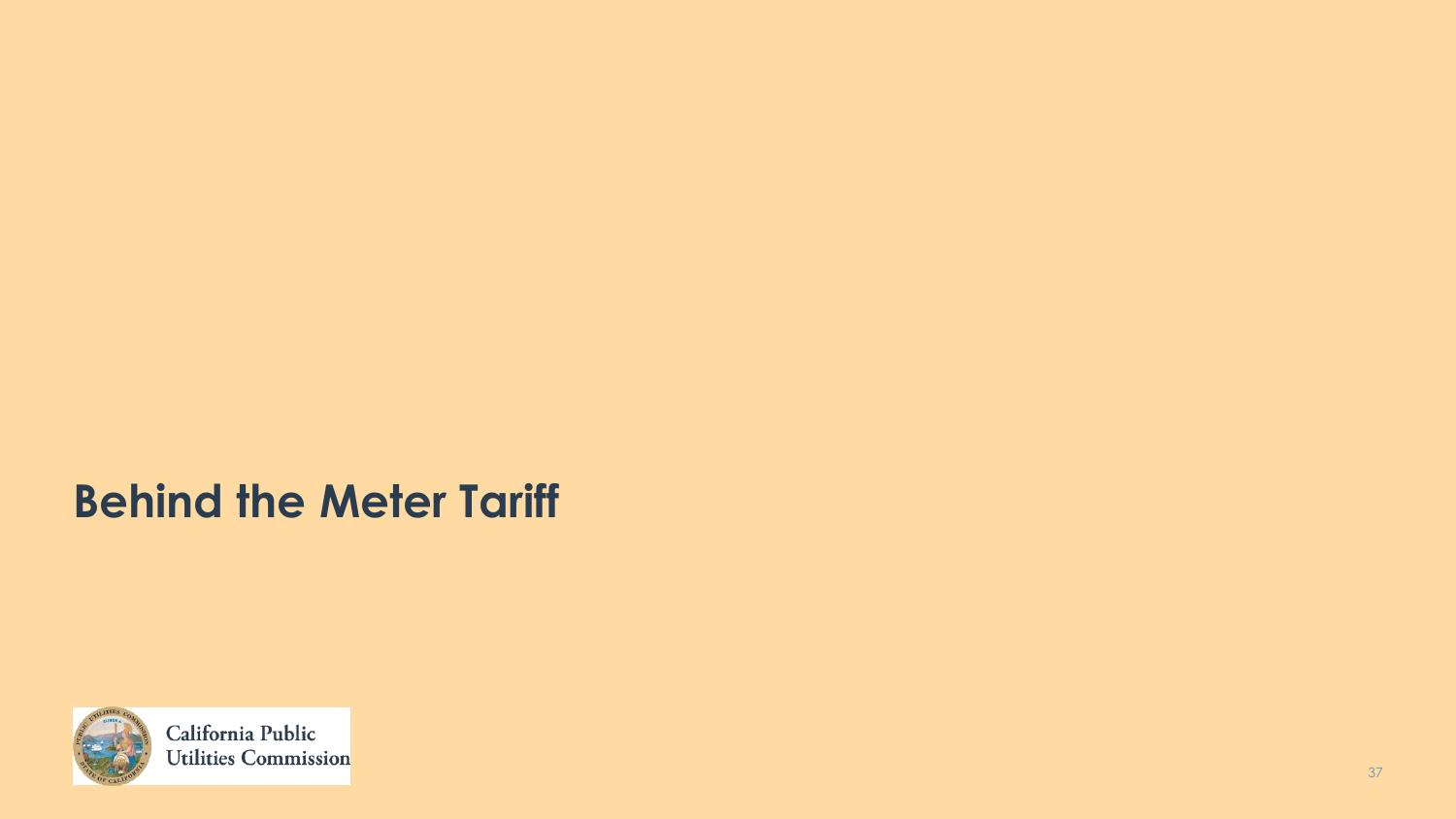## **Commission Order**

The Commission authorized the utilities to create a behind-the-meter microgrid tariff

This new tariff:

- ➢Creates regulatory identification in the utilities' tariff books;
- ➢Establishes a new, statutorily defined entity (a microgrid) pursuant to SB 1339.
- ➢Makes terms of existing tariffs available to combinations of resources that meet California's statutory definition of a microgrid.
- ➢Does not change any compensation that would otherwise be available to individual resources.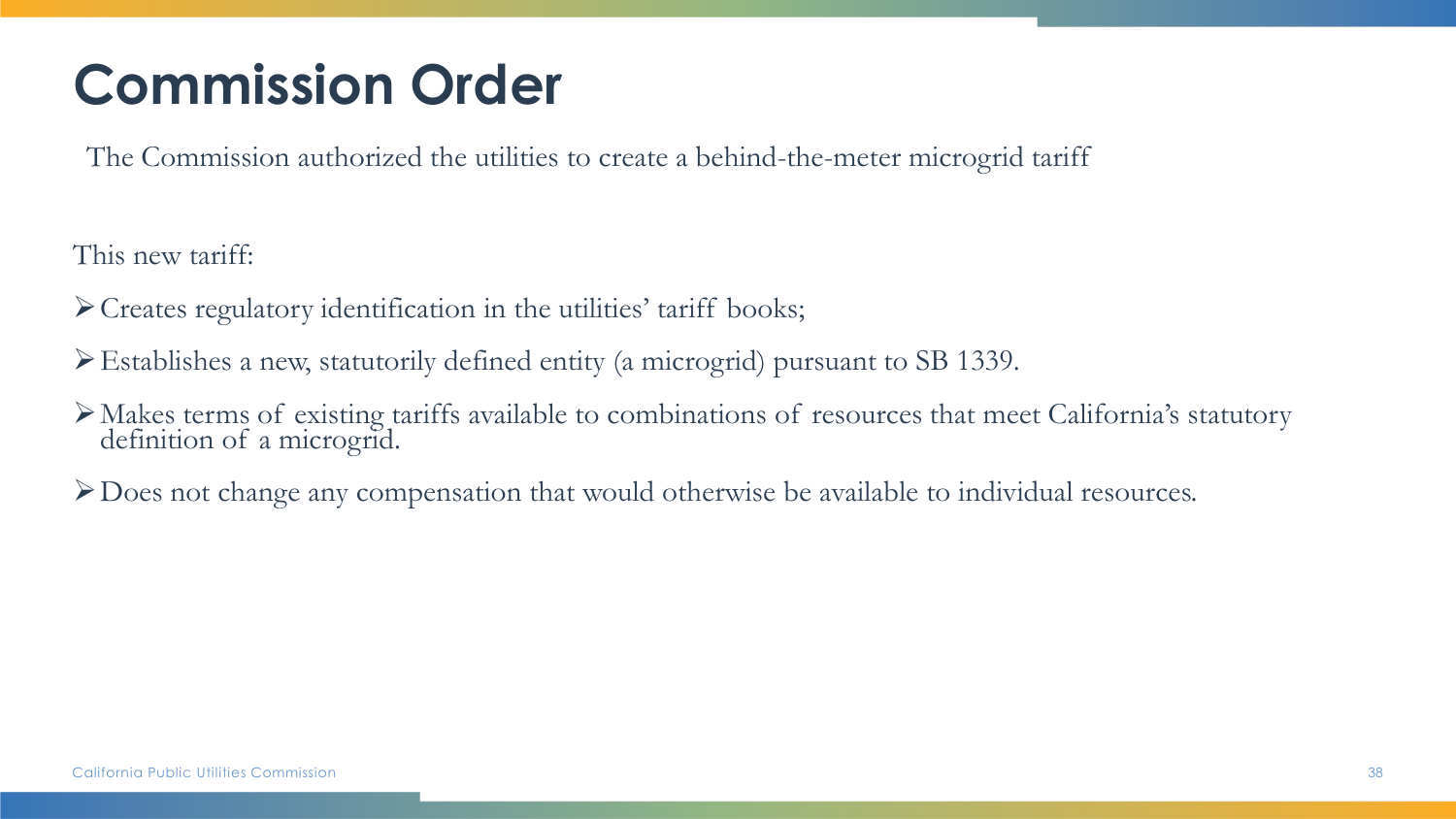## **Tariff Applicability**

Limiting applicability to net energy metering (NEM)-eligible resources, while constraining the use of nonrenewable generation for backup power, may facilitate rapid implementation of a simple microgrid tariff as a foundational step, and is consistent with the state's goal of eliminating greenhouse gas emissions.

Eligibility under the new tariff:

- A microgrid project may consist of multiple components of different technologies and fuels.
- Only the portions of the project using NEM-eligible technology are eligible to take service under the microgrids tariff.
	- ➢Net Energy Metering resources are eligible;
	- ➢Storage resources allowed under NEM are eligible:
	- ➢Non-renewable fueled generation resources are ineligible;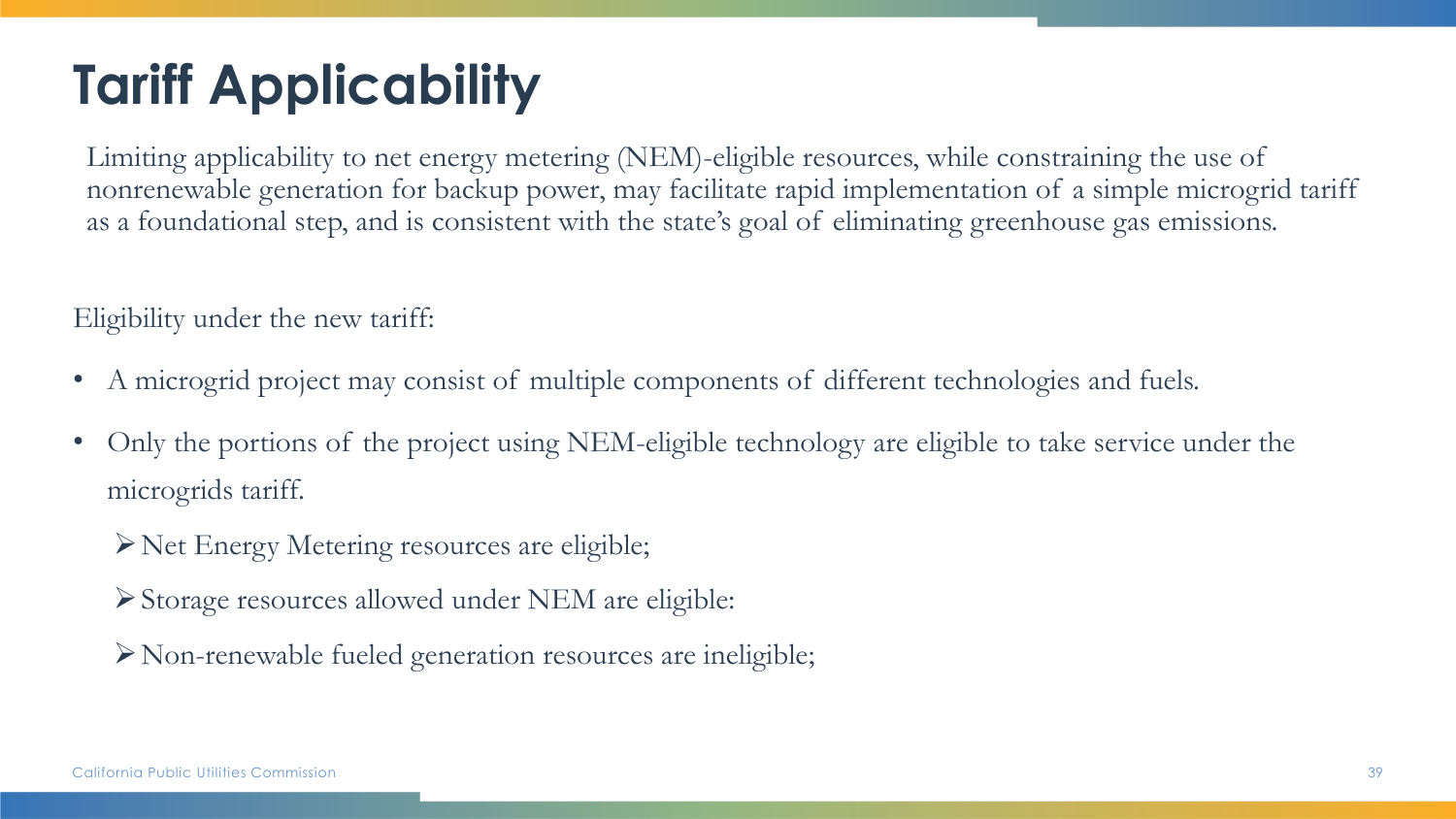## **Open Policy Issues**

Some Parties sought to eliminate costs -- potentially shifting them to non-participating customers. A nonparticipating customer is the average ratepayer, small business, or medium-large commercial customer that is not receiving any microgrid service or benefit.

Potential cost bypass categories:

- (1) Distribution system costs;
- (2) Wildfire mitigation expenditures;
- (3) Catastrophic wildfire costs;
- (4) Transmission revenue requirements;
- (5) Net above-market generation costs that are included in the Cost Allocation Mechanism and Power Cost Indifference Adjustment; and

California Public Utilities Commission (6) Public purpose program costs collected through non-bypassable charges.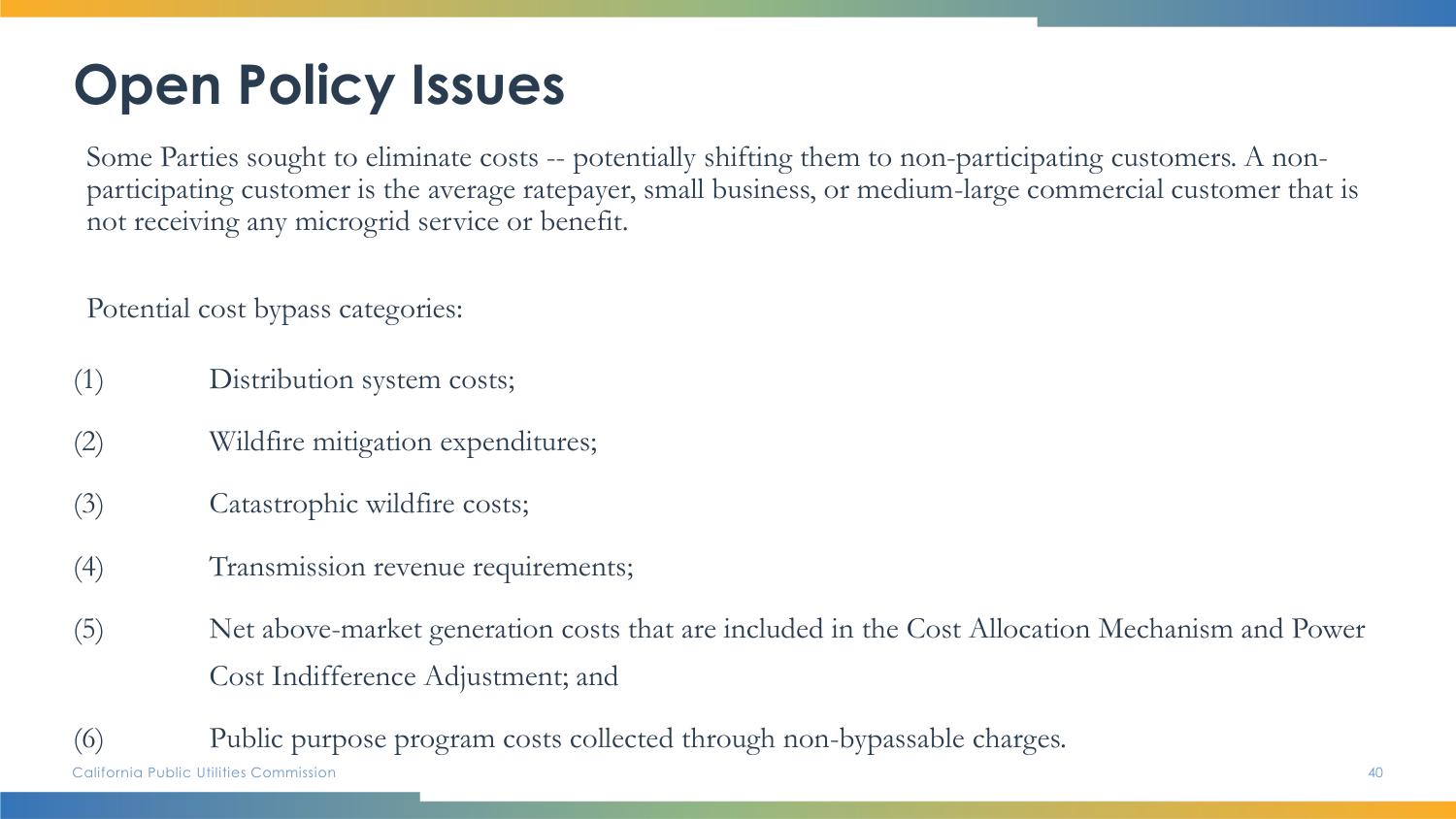## **Working Group Next Steps**

With the Working Group, parties will have another venue to pursue prudent and equitable cost allocation, guided by the legislative prerogative to prevent cost shifting and while preserving bundled customer indifference for new market developments.

- (1) Whether to provide compensation to energy exports generated by nonrenewable resources in a microgrid that takes service under the new microgrids tariff;
- (2) What a prudent level of compensation to nonrenewable exports should be, if any;
- (3) How any interrelated impacts to the wholesale distribution access tariff should be resolved; and
- (4) How to ensure that the use of nonrenewable resources in microgrids, if any, is consistent with other state law and policies.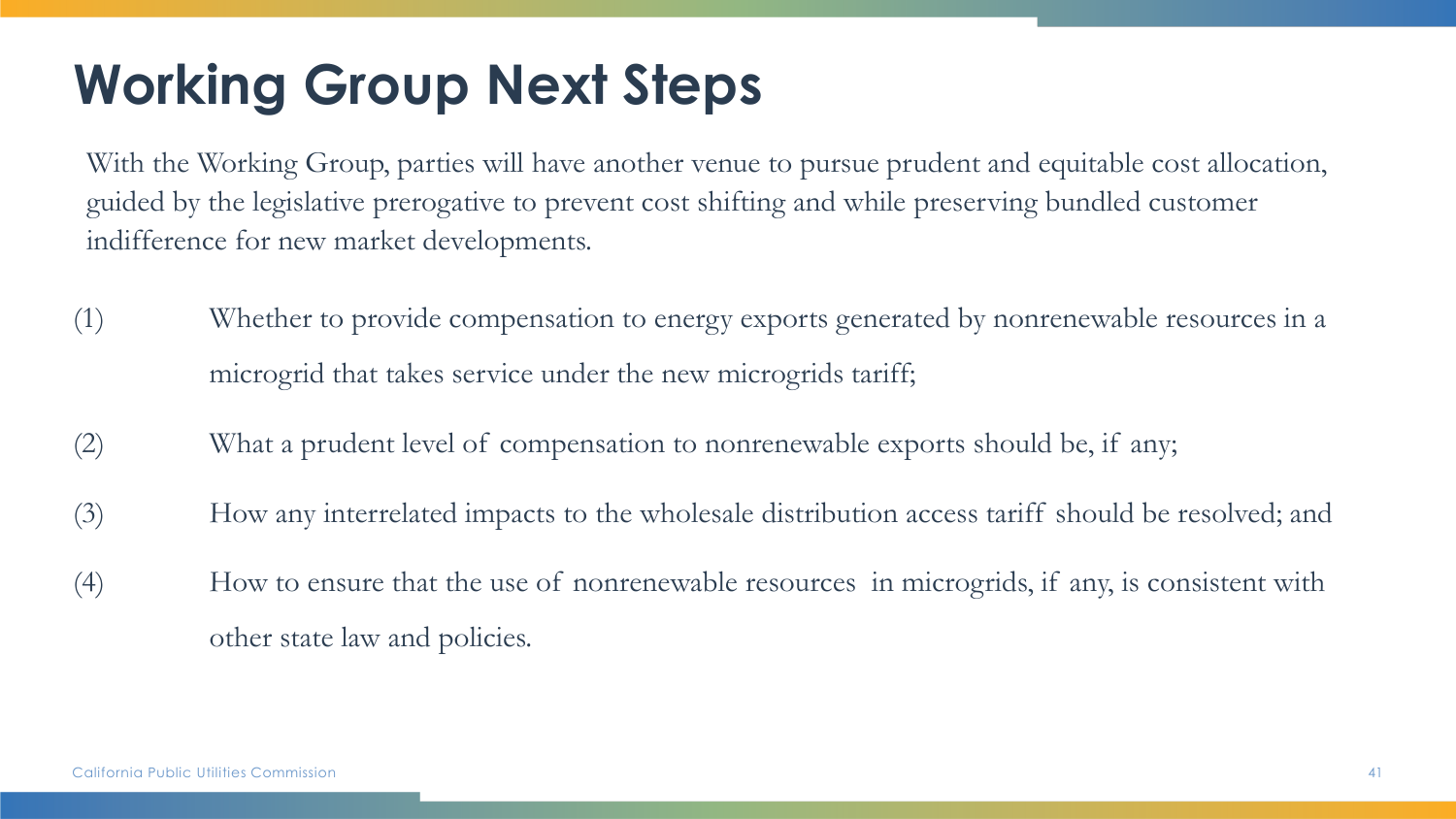### For more information:

**Joyce.Steingass@cpuc.ca.gov Jessica.Tse@cpuc.ca.gov https://www.cpuc.ca.gov/resiliencyandmicrogrids/**